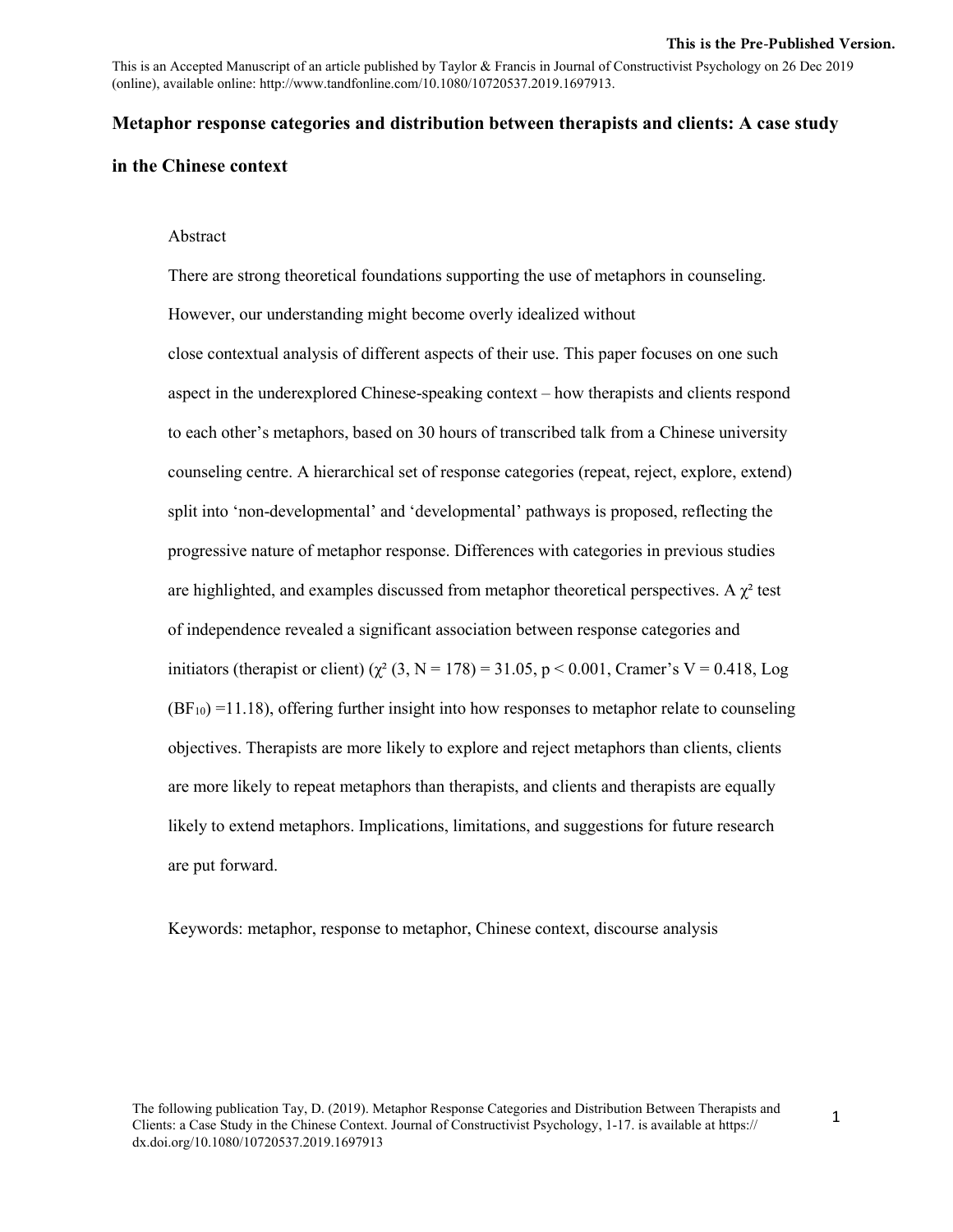### **Introduction**

Metaphors have long been recognized as useful to counseling and therapeutic practice. A broad and widely accepted definition of metaphor is the act of describing, and potentially thinking about, something in terms of something else (Semino, 2008). The influential Conceptual Metaphor Theory (Lakoff, 1993) hypothesizes that systematic patterns of metaphorical language reflect systematic patterns of metaphorical thought – for example, prosaic expressions like "our relationship is at a crossroads" and "we are spinning our wheels" reflect how we conceptualize relationships as a physical journey by 'mapping' inferences from the latter to the former. This outlines a clear interface between counseling talk and its central objective of working with client conceptualizations of their problems (Wickman, Daniels, White, & Fesmire, 1999), and has inspired approaches to metaphor use in various paradigms like constructivism and CBT (Goncalves & Craine, 1990; Kopp & Craw, 1998; Stott, Mansell, Salkovskis, Lavender, & Cartwright-Hatton, 2010). Metaphors have also been shown to serve other functions beyond their cognitive grounding such as exhibiting cultural sensitivity, reducing client resistance, and fostering the therapeutic relationship (Dwairy, 2009; Lyddon, Clay, & Sparks, 2001).

Despite the strong theoretical foundations, there has been a relative lack of context-sensitive analyses of spontaneous metaphors unfolding in counseling interaction (McMullen, 2008; Tay, 2013). This might lead to an overly ideal or abstract understanding of their nature in counseling. For example, there is a popular distinction between therapist-generated (Blenkiron, 2010; Lankton & Lankton, 1983; Stott et al., 2010) and client-generated (Kopp, 1995) metaphors – the former are 'stock metaphors' prepared by therapists beforehand, the latter are metaphors produced by clients that ought to be affirmed and developed by therapists. Lost in this neat conceptual distinction are instances of co-constructed metaphors where meanings are negotiated in more complicated ways, and over longer stretches of interaction (Ferrara, 1994; Tay, 2016a). The fact that metaphors are seldom neatly circumscribed, but often tied to the dynamics of interaction, has long been observed in the linguistics and metaphor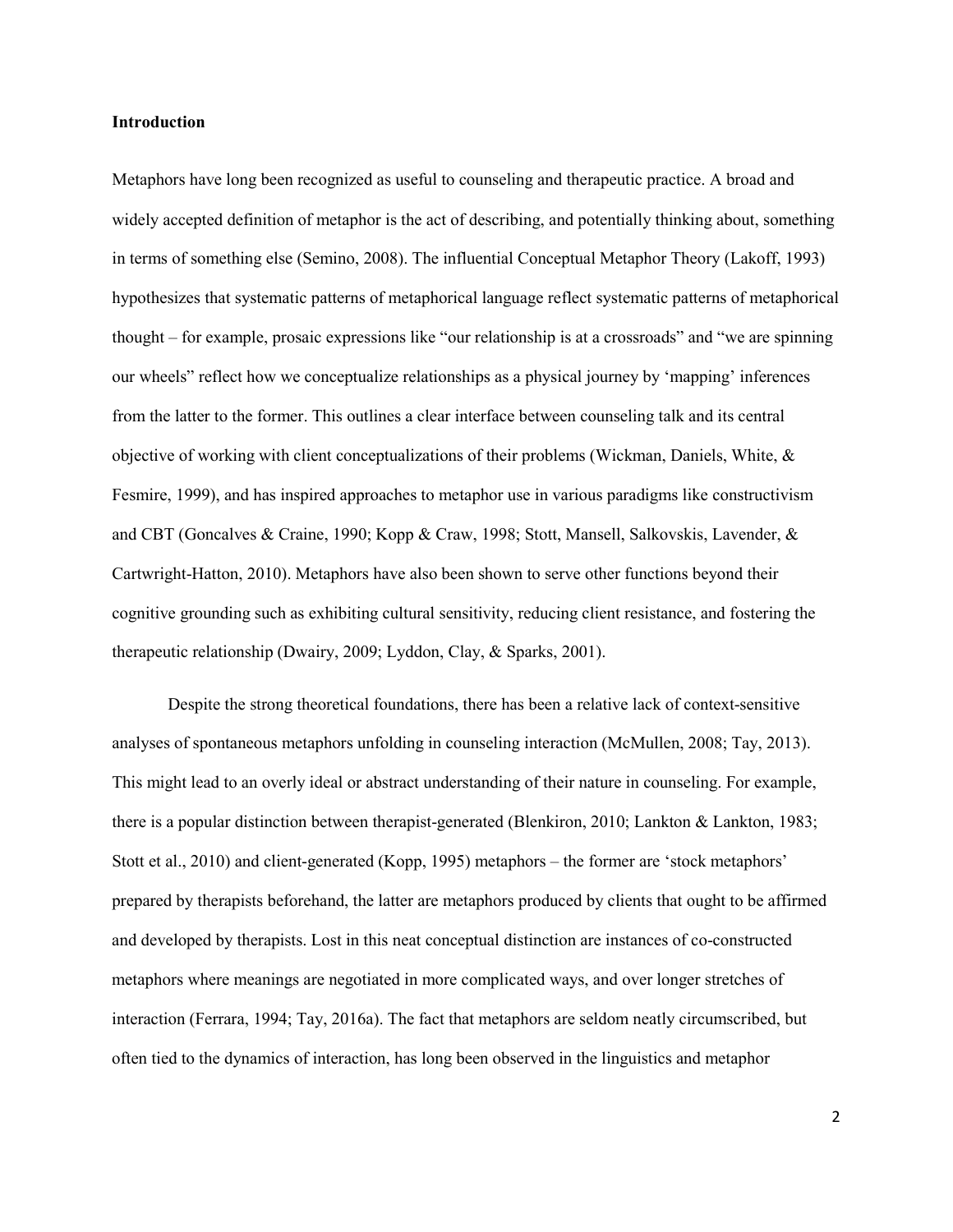theoretical literature. The 'discourse dynamics' approach (Cameron & Maslen, 2010) asserts that metaphors are constantly reshaped as speakers pursue their discourse aims, while Drew and Holt (1998) highlights the unique tendency for figurative expressions to be used as topic transition devices in telephone conversations. The co-occurrence of metaphors with other linguistic markers that signal their presence or indicate attitudes like certainty and tentativeness (Cameron & Deignan, 2003; Tay, 2011, 2014a) has also been documented. These studies furthermore tend to discuss metaphorical language in a more nuanced way with reference to theoretical constructs like targets (i.e. the subject matter of the metaphor), sources (the thing used to describe the subject matter), and mappings (the links between target and source) (Tay, 2014b, 2017). As a verbal activity, counseling is a context where such constructs are likely to be relevant. We can generally state that counseling research could focus more on the spontaneity of metaphoric talk, drawing from linguistic and metaphor theoretical perspectives where appropriate.

In this paper, I extend this line of argument by examining the phenomenon of metaphor response, or uptake, in spontaneous counseling . This is defined as the various ways with which therapists and clients respond to noteworthy metaphors initiated by each other, and their unfolding functions beyond those suggested in the literature (Lyddon et al., 2001). Mathieson et al. (2015) refer to this as the 'metaphoric dance' as therapists and clients develop a shared language. In general, therapist and client responses to each other are important research areas (Claiborn & Goodyear, 2005; Stiles, 1988). There are several existing accounts of the nature of responses to metaphor and their implications. Strong (1989) offers a theoretical model with three categories of counselor response (explicating what is implicit, extending or modifying the metaphor, and creating and delivering therapeutic metaphors), partially confirmed by data in Bayne and Thompson (2000). Ferrara (1994) provides a close-up look at how a single therapist-client dyad co-construct a novel metaphor of life as 'going down the river'. More recently, Mathieson et al. (2015) discern a set of categories from a sample of CBT transcripts that include repetition, rephrasing, exploration, elaboration/extension, and agreement. These accounts have helped us move beyond the aforementioned categorical understanding of metaphor in counseling, but could still be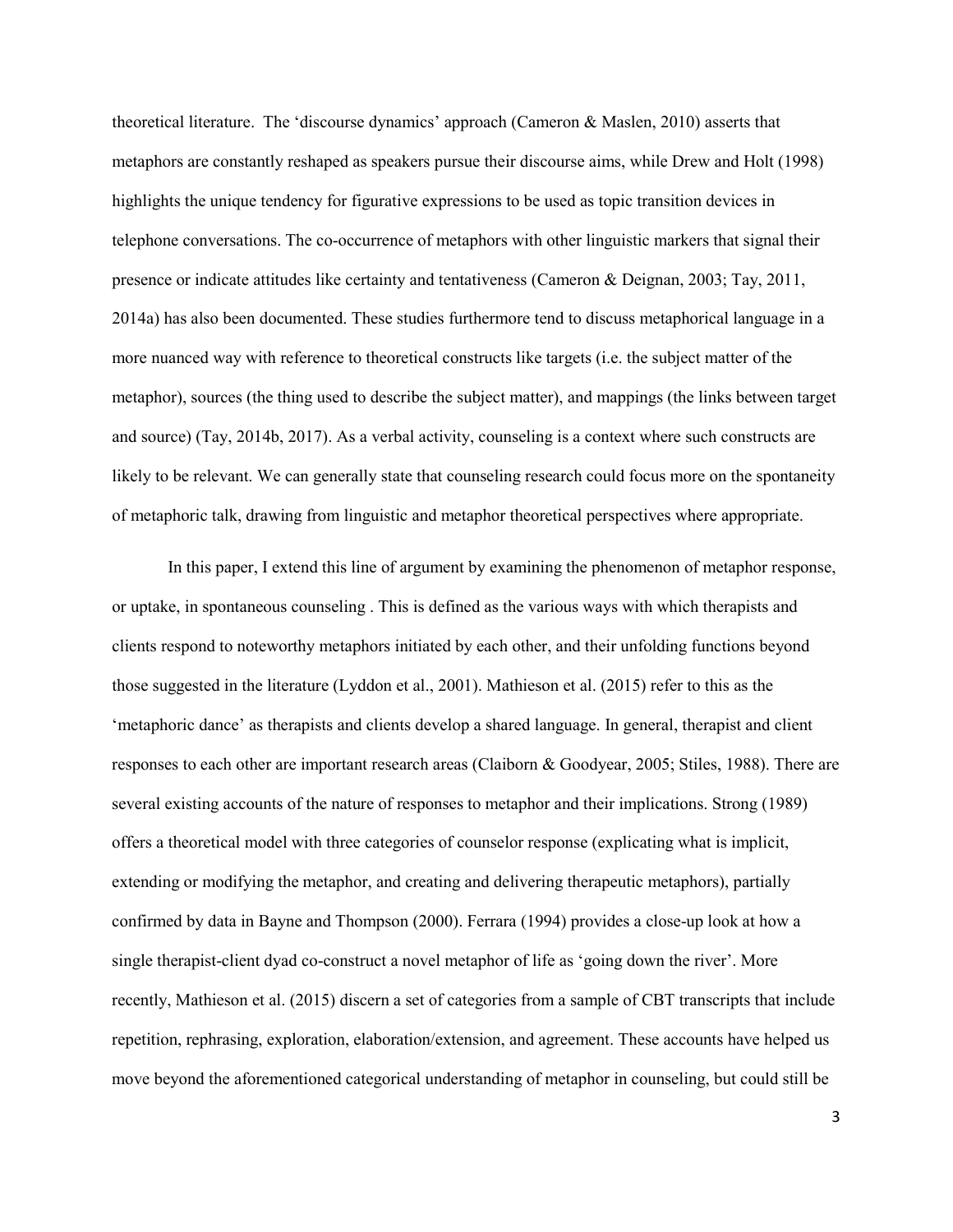taken further. The earlier studies are rich in clinical insight (Ferrara, 1994; Strong, 1989) but do not adequately examine spontaneous metaphors *in situ*. Mathieson et al.'s (2015) discussion is backed up by both clinical insight and careful study of spontaneous metaphors, but omits closely related figurative language like metonymy. Furthermore, virtually all previous studies have been conducted in Englishspeaking contexts, which motivates the question of how responses to metaphor might vary across languages and cultures (cf. Tay, 2015).

This paper addresses the above gaps with a case study of metaphor response categories, driven by metaphor theoretical perspectives, between therapists and clients in a Chinese-speaking context. The research questions are i) whether we can construct a systematic typology of response categories by inductive, bottom-up analysis, ii) how we can understand these categories with reference to the unfolding therapeutic work, and iii) whether response tendencies vary systematically between therapists and clients. The methodology is both qualitative and quantitative, combining manual with statistical analysis of association. The discussion will highlight differences between the present typology and previous accounts, as well as limitations and directions for future research.

#### **Data and methodology**

The data contains 30 hours of anonymized transcribed talk by three therapist-client dyads (15/8/7 hours respectively) at a Chinese university counseling centre. The therapists in the centre use an eclectic mix of approaches including object relations and expressive arts therapy. Both these approaches would be theoretically receptive towards metaphor use because of their respective emphasis on images of the self, and creativity as a tool to initiate change. Informed consent was obtained for the recordings. Details of the current study were not known to participants at the time of the sessions.

The methodology comprises the following steps: i) identify clear instances of metaphor use; ii) for each instance, identify and categorize the nature of (non)-response within three conversational turns;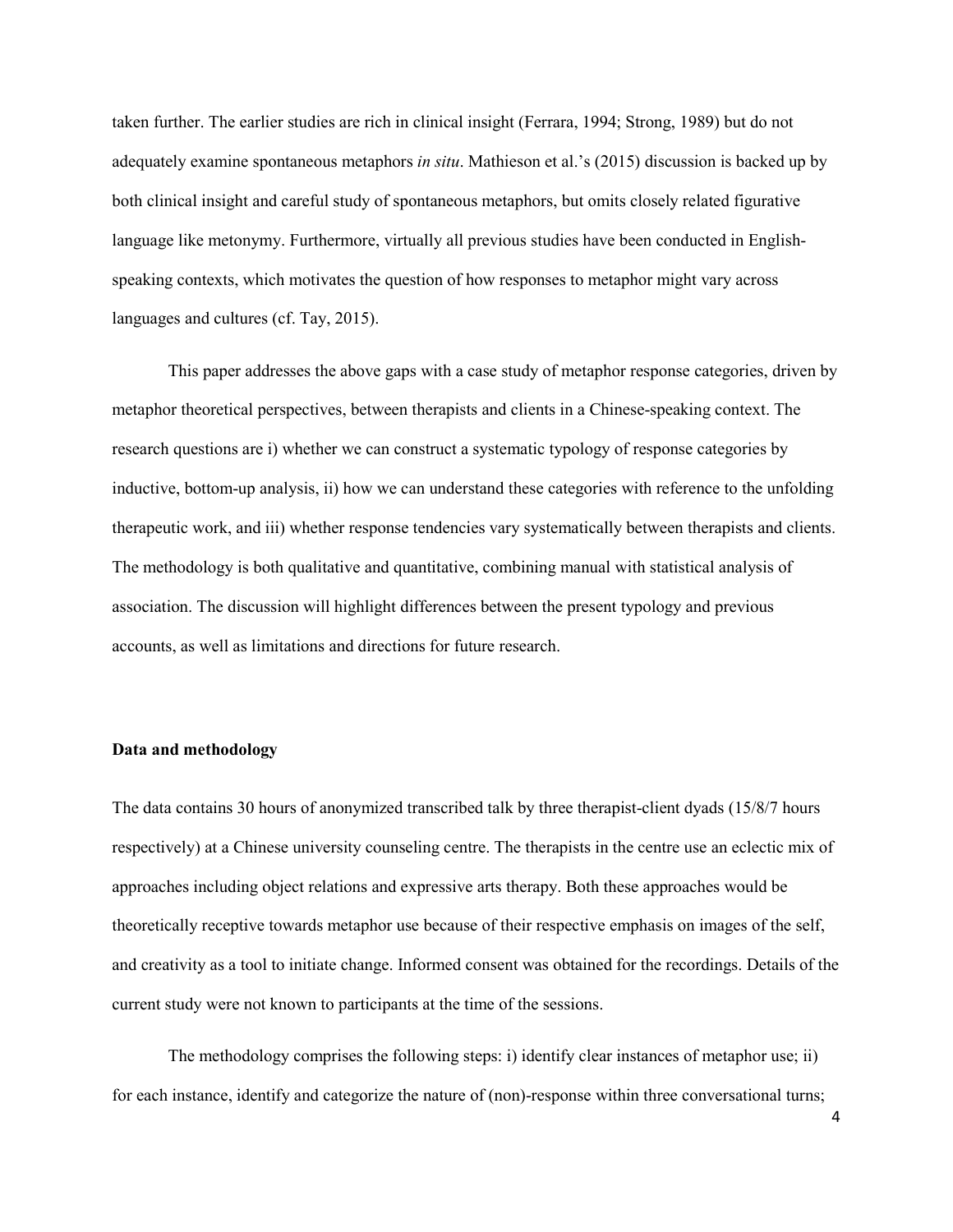iii) analyze illustrative examples of each category (qualitative) and the distribution of categories across therapists and clients (quantitative). Quantitative reliability measures were not used for the identification procedures in steps i) and ii) because of their inductive and recursive nature. Reliability was assessed instead with calibration of understanding between two trained raters, independent identification, and subsequent discussion to arrive at a consensus (Cameron & Maslen, 2010).

## *Metaphor identification*

The discourse dynamics approach (Cameron & Maslen, 2010) was applied to identify metaphorical words and phrases, or 'metaphor vehicle terms', based on the criterion of contrast and meaning transfer between dictionary and contextual senses. This procedure was preferred over others like the MIP (metaphor identification procedure) (Pragglejaz Group, 2007) and MIPVU (metaphor identification procedure VU University Amsterdam) (Steen et al., 2010), which focus on lexical metaphors and are therefore less suitable for spontaneous discourse like psychotherapy. Consider the following (translated) examples

1. 现在都能感受到自己心里有好几个洞 就是他们射的 I can now feel the many holes that are in my heart were shot by them

In Example 1, the underlined expressions  $\Box$   $\Box$  (in my heart),  $\Box$   $\Box$   $\Box$  (many holes), and  $\Box$ 

- 2. 我好像给自己宣布了死刑 I seem to have sentenced myself to death
- 3. 有一些怕的东西,怕的感觉 There are some frightening things, frightening feelings.

(shot) all involve meaning contrast and transfer between a basic sense and a more abstract contextual sense related to the speaker's emotions. Example 2 is a metaphorical simile expressed over a stretch of language where  $\Box$   $\Box$  (seem to) signals the metaphorical comparison between the basic sense of a death sentence and the contextual sense of an undesirable emotional state. Example 3 illustrates a caveat for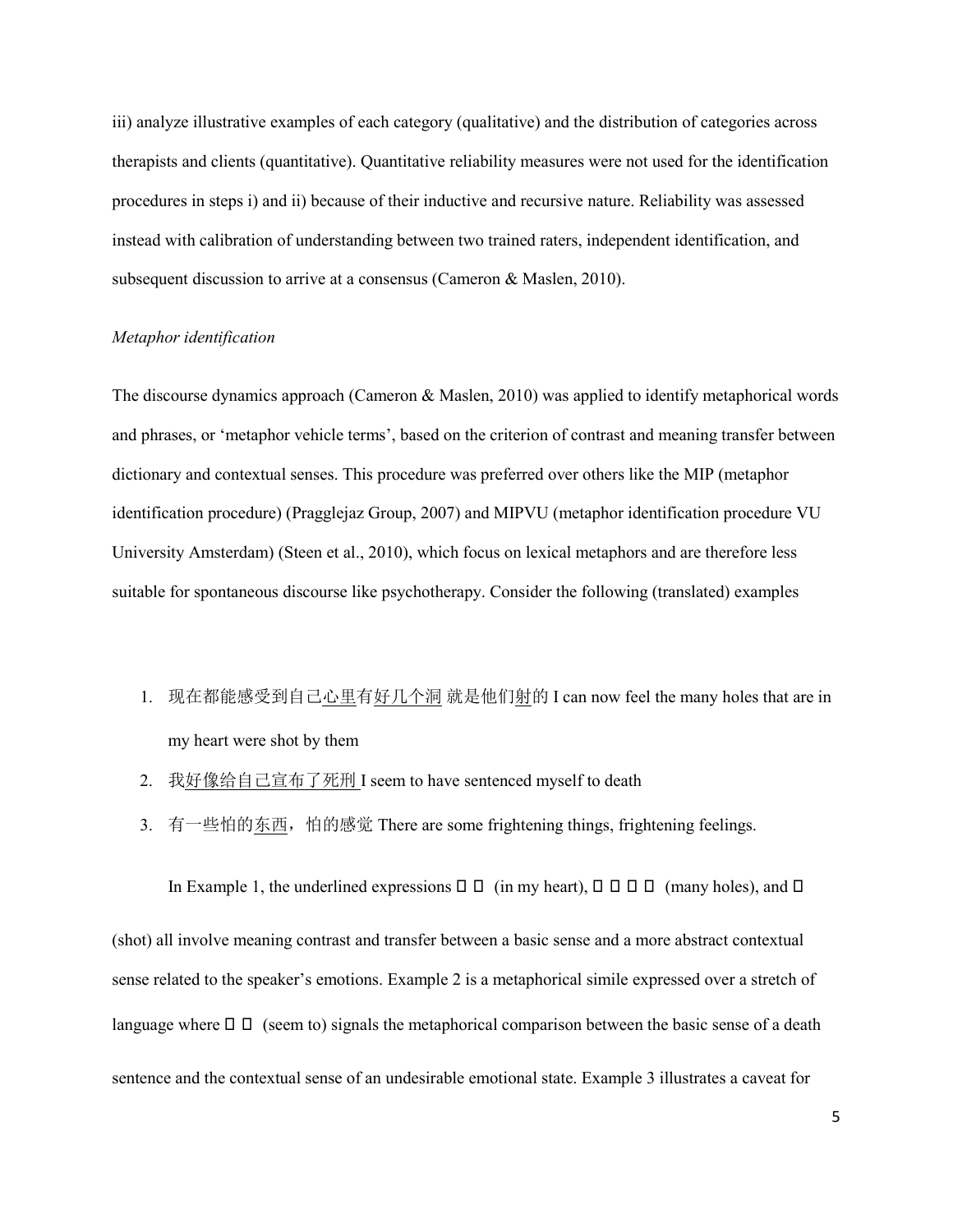metaphor identification in Mandarin Chinese where individual character meanings in lexical compounds contribute to the overall meaning in ways opaque even to native speakers (Ceccagno & Basciano, 2007). The compound  $\Box$   $\Box$ , which means a general thing, comprises two characters with respective basic meanings of east and west. While this may seem starkly metaphorical, native speakers are unlikely to consider these compounds as involving metaphorical meaning transfer. Such examples are therefore not considered metaphorical.

Since the present study focuses on clear and purposive instances of metaphor, the next step followed Cameron and Maslen's (2010) general advice to filter out instances that are "not of much relevance in answering the research questions" (p. 111) at hand. Examples are common metaphorical nouns, verbs, and prepositions which do not seem to serve therapeutic functions. This decision is further supported by evidence that therapeutic processes such as restructuring of cognitive schemas and problemsolving are more likely associated with unconventional rather than conventional metaphors (Gelo & Mergenthaler, 2003; Pollio & Barlow, 1975).While highly conventional metaphors may have therapeutic value if explicitly engaged (Witztum, van der Hart, & Friedman, 1988), clear examples were absent from the data. The Metaphor Analysis in Psychotherapy (MAP) model (Gelo, 2008) provides further working criteria to help determine which instances are more relevant; i.e. those whose metaphorical meanings are not fixed, are perceived as unfamiliar, and require a certain effort to understand. Returning to the above examples,  $\Box$   $\Box$  (in my heart) is thus considered conventional while the rest unconventional. This study therefore makes the practical assumption that unconventionality is a key indicator of clear and purposive metaphor use – an assumption we will critically interrogate in the limitations section.

## *Determination of response categories*

The next step was to determine if, and how, each instance of metaphor was responded to by the other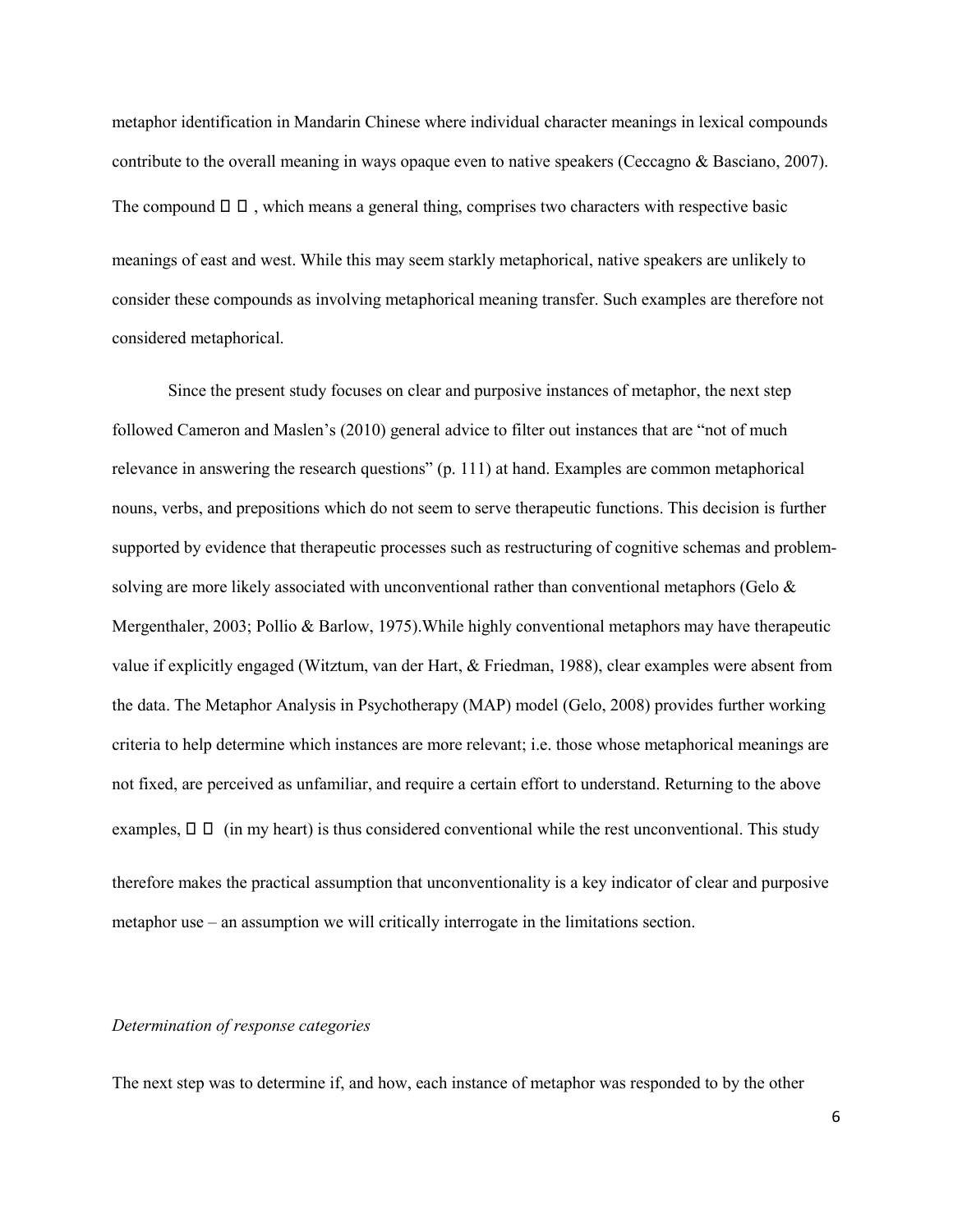speaker within a span of three conversational turns (Hill & Regan, 1991; Mathieson et al., 2015). This was as an inductive process starting from the intuitive categories of 'no response' and 'response', and gradually discerning more specific types of response. Consider Examples 4 and 5.

- 4. T: 0000, 0000000 [Client's name] 00000, 000, 000000
	- $\Box$   $\Box$   $\Box$  Because this is, this is back then, [Client's name] in primary school was very angry. He has been suppressing it very hard

 $C: \Box \Box \Box$ ,  $\Box \Box \Box \Box \Box \Box \Box \Box \Box$  I have been repressing it very hard.

5. T: 如果对过去那种关系打个比喻的话 ,它是一个什么样的比喻呢 ? If you were to use a metaphor to describe that past relationship, what would it be?

C: 带刺的玫瑰 。因为如果我如果再去 碰触 那段记忆的话 ,我可能 … A thorny rose. Because if I touch that memory again, I might...

 $T: \Box \Box \Box \Box \Box \Box$  A thorny rose

C: 会 扎我的手 。但是我如果 ,我看它 ,它也不会 扎着 我 。只要是不 接触 ,就是 … It will prick my hand. But if I, I look at it, it won't prick me. As long as I don't touch it, it's...

Both examples illustrate different types of response. In Example 4, the client responds to the therapist's metaphor of "suppressing" his anger by rephrasing it as "repressing", which has a similar meaning and inferential potential. However, the metaphor was not subsequently developed beyond this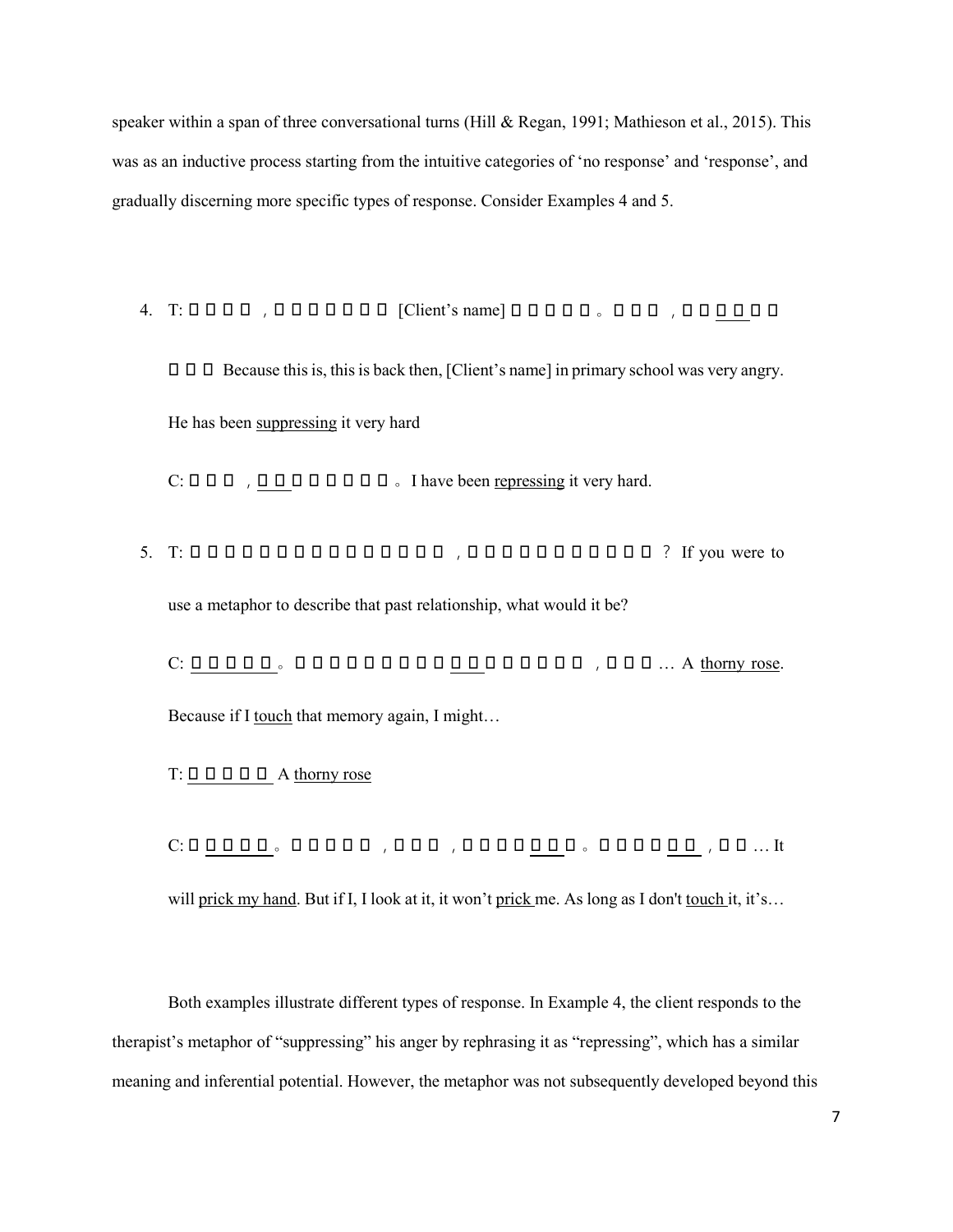rephrasing. In Example 5 the therapist elicits a metaphor from the client, responds by repeating it, after which the client further develops its inferences. Existing literature (Mathieson et al., 2015) provides a useful reference for identifying and labeling these different response categories, but the data was considered on its own terms for the present purpose. This process resulted in the categories presented in Figure 1 below.

### *Qualitative and quantitative analysis*

Examples from each category were analyzed to illustrate the qualitative nature of different response categories in context. To address the research question on the distribution of response types between therapists and clients, a  $\chi^2$  test of independence was conducted on their cross-classified frequencies with elaboration on specific categories where they differ with statistical significance.

## **Metaphor response categories**

[Figure](#page-8-0) 1 depicts the response categories identified from the present dataset. They are generally similar to Mathieson et al.'s (2015) categories, but the importance of distinguishing a 'developmental' vs. 'nondevelopmental' response pathway is highlighted. Once a metaphor is introduced, it is either unrecognized by the other party or recognized (within three turns). Unrecognized metaphors are by default nondevelopmental and not a response category *per se.* Among the many possible reasons why metaphors are unrecognized, a general lack of awareness of metaphor is the most interesting from a therapist training perspective (Kopp, 1995), but detailed discussion of this issue is beyond the present scope.

A metaphor is recognized if there is some explicit form of acknowledgement from the other party. However, it may still end up as non-developmental if it is merely repeated/rephrased without subsequent follow-up, or explicitly rejected by the other party for some reason. If the recognized metaphor is instead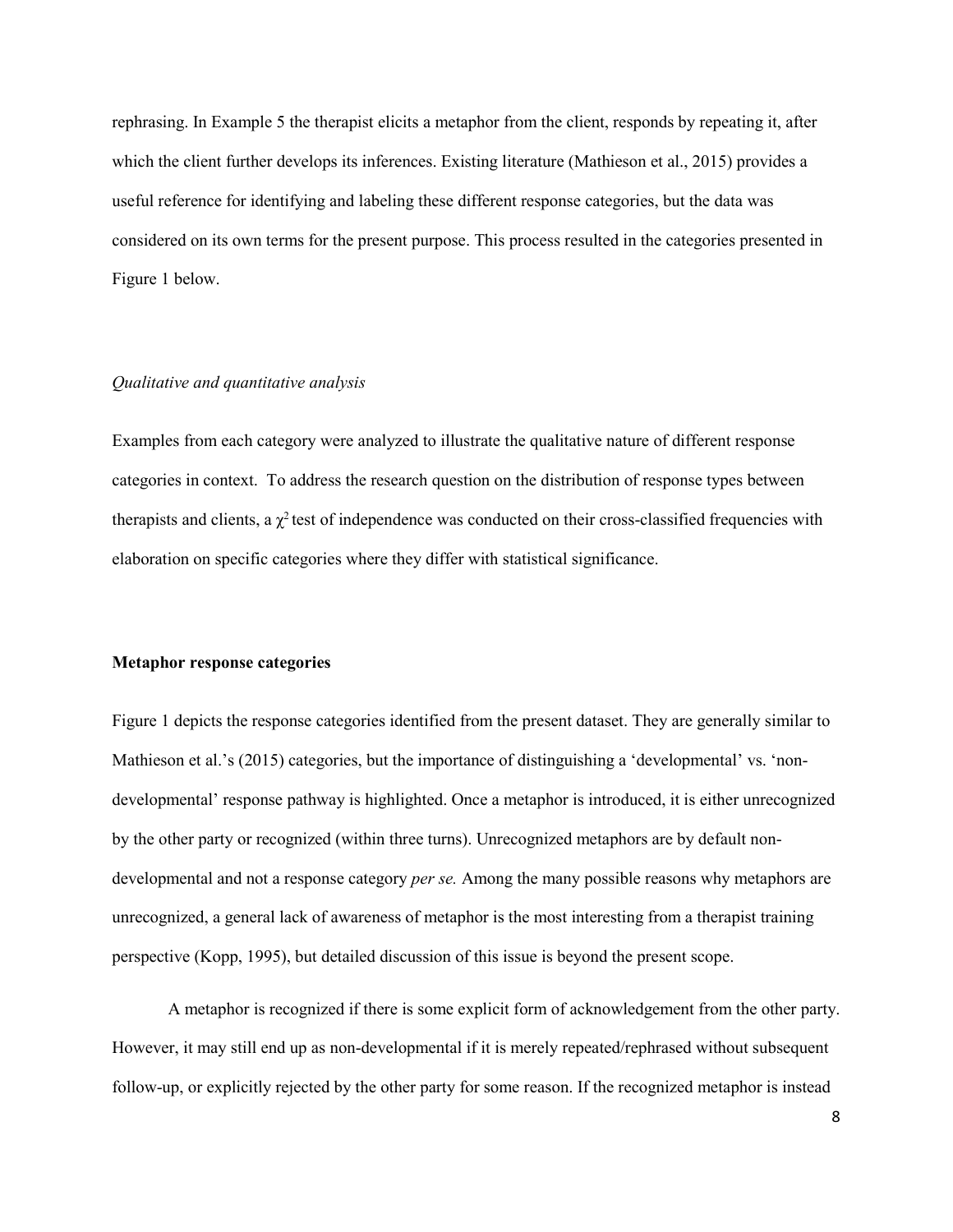explored and furthermore extended in therapeutically relevant ways, they are considered as developmental responses. We should also note the hierarchical nature of these categories. On the nondevelopmental side, a repeated/rejected metaphor must have been previously recognized. On the developmental side, an extended metaphor presupposes exploration and recognition, and so on. This approach of conceptualizing metaphor response better reflects its progressive, incremental nature. Each of these categories will be elaborated with (translated) examples below, and with reference to specific theoretical constructs like sources, targets, and metonymy. C refers to client and T to therapist.

<span id="page-8-0"></span>[Figure 1 near here]

#### *Rejection*

Rejection is defined as an explicit indication that an introduced metaphor should not be further discussed. It is distinguished from 'unrecognized' cases where introduced metaphors are simply overlooked without further comment. Rejection does not occur frequently (See Table 1 below) but deserves more attention in the counseling literature on metaphor. Even though the focus of the literature is often on strategic metaphor use and development, the reasons why therapists and/or clients reject (the use of) purposively introduced metaphors may have implications for practice. Consider Example 6 which illustrates the therapist rejecting the client's use of metaphor and stating his preference for more literal description.

# 6. C: 羞愧 。 我感觉我 心 中的那个我 …他的 ,他的 心 哪都已经 被冻住 了 Shame. I feel that the "me" inside my heart...his, his heart has been frozen

T: 我们不比喻了 啊 。仔细说这个感觉 Let's not use metaphors. Describe this feeling in detail.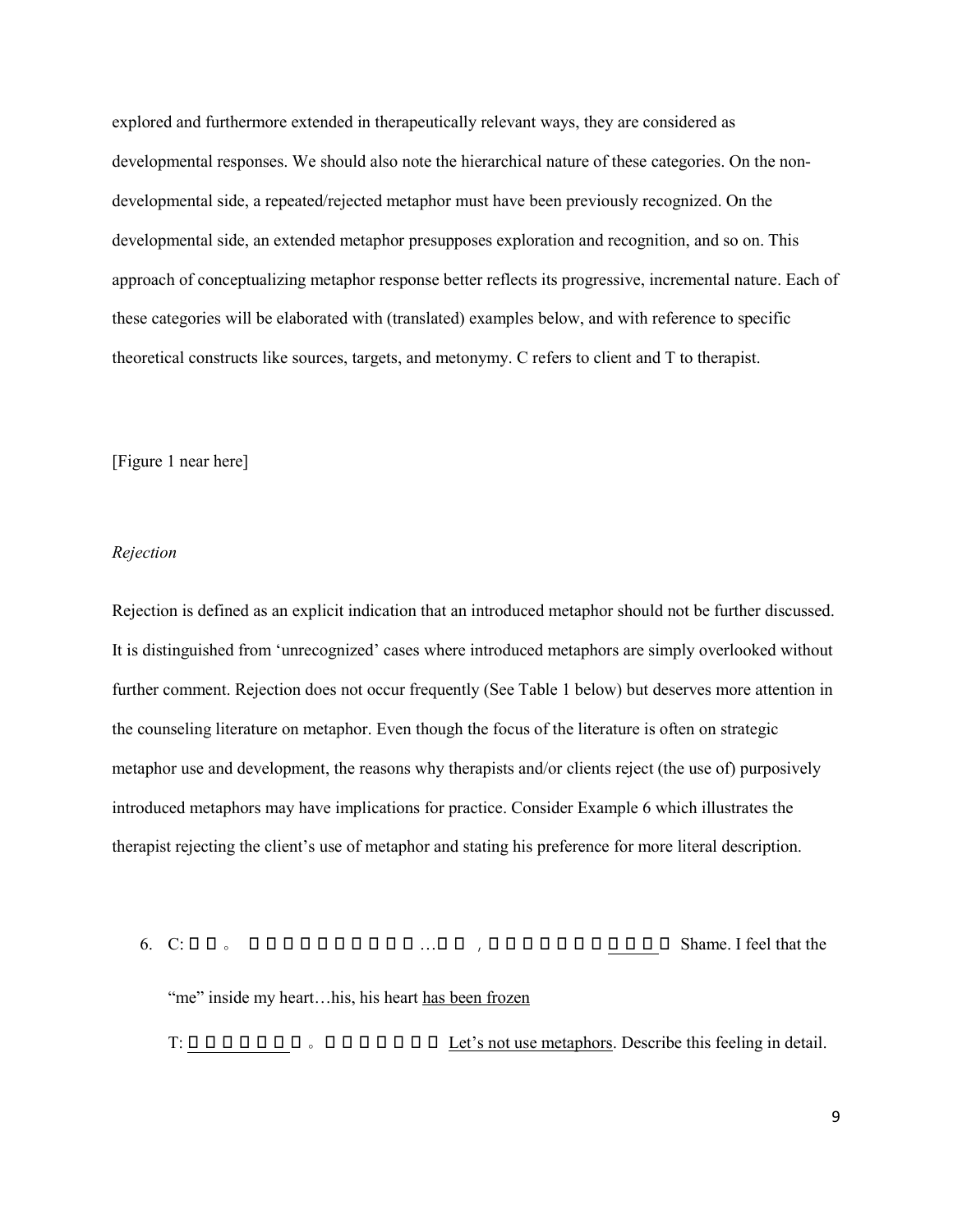## $C: \Box \Box \Box \Box \Box \Box$  I feel shameful

The client is recounting his childhood experience of prolonged sexual abuse by a relative, and metaphorically describes his sense of shame as having a heart that "has been frozen". In the next turn, the therapist explicitly encourages the client to "not use metaphors" and "describe this feeling in detail", implying that the previous metaphorical description is not helpful to the therapeutic process. This explicit preference for non-metaphorical language continues in subsequent turns (Example 7) as the therapist views literal description as a more direct way to accomplish the important but difficult objective of acknowledging and verbalizing shame (Kaufman, 1989).

# 7.  $C: \Box \Box \Box \Box \Box \Box \Box \Box \Box \Box \Box \Box \Box \Box \Box \Box$  I feel very shameful. I want to release it

 $T: \Box \Box \Box \Box \Box \Box \Box \Box \Box$  You are doing so indeed

 $C: \Box \Box \Box \Box \Box \Box \Box \Box \Box$  I want to release it.

T: 直接说这句话 就行了 Just say this sentence directly.

C: 我要把它 释放出去 ,我感到很愧疚 ,我要把它 释放出去 I want to release it, I feel very guilty, I want to release it.

T: 直接说 ,我 ,最直接的方法就是 ,我感到很羞愧 Say it directly, I, the most direct way is, I feel very shameful.

In Example 7, the client persistently uses another metaphor of wanting to "release" the distinct but often-correlated senses of shame and guilt (Baldwin, Baldwin, & Ewald, 2006) from his childhood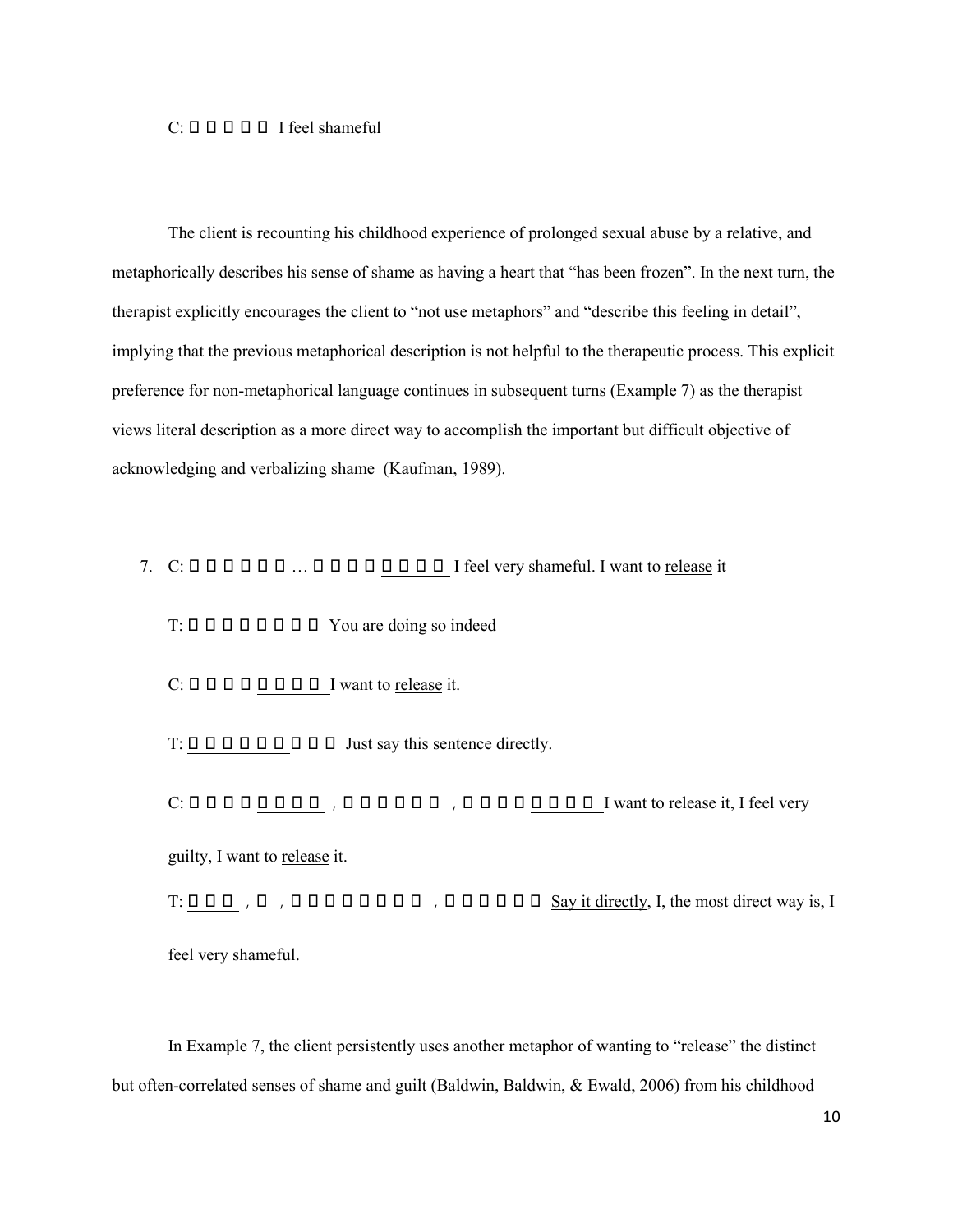experiences. The therapist does not acknowledge this repeated metaphor. Instead, he responds to each attempt by requesting the client to express himself directly, even suggesting exactly what should be said. While Example 5 above ("if you were to use a metaphor…") illustrates the oft-discussed use of metaphors as an indirect way to express painful content (Dwairy, 2009; Kopp & Craw, 1998), Example 7 illustrates the opposite and less discussed perspective - that with some clients/therapists, in some situations, metaphors could be seen as vague, evasive, and impede therapeutic work. Converse instances of clients rejecting therapist metaphors were not found in the present data but are conceivably possible. For example, there is an extensive literature on "stock" metaphors (e.g. describing anorexia as driving a car without petrol) that can be prepared in advance and used by therapists to explain different concepts and situations to clients (Blenkiron, 2010; Stott et al., 2010). Clients might nonetheless reject further elaboration because the source and/or target of these metaphors are not sufficiently relatable, or are viewed as somewhat playful. Another possibility lies with attitudes towards the general use of metaphor as a communication technique. This issue is currently far better understood in other contexts like science education (Duit, 1991) where listeners may expect precise and factual information rather than idealized source-target mappings. It should also be noted that there were no instances where a rejection is followed by using an alternative metaphor.

## *Recognition – non-developmental and developmental*

Recognition is the first step towards potential collaborative uptake. The counseling literature describes recognition in different ways like "noticing" (Kopp & Craw, 1998) and "hearing and validating" (Sims, 2003), which may include therapists praising clients for their metaphor use (Mathieson et al., 2015). Recognition is defined here as any form of acknowledgement of a metaphor within the next three turns. This definition also implies that recognition alone does not entail further collaborative development. In many cases, a recognized metaphor ends up as non-developmental by merely being repeated and/or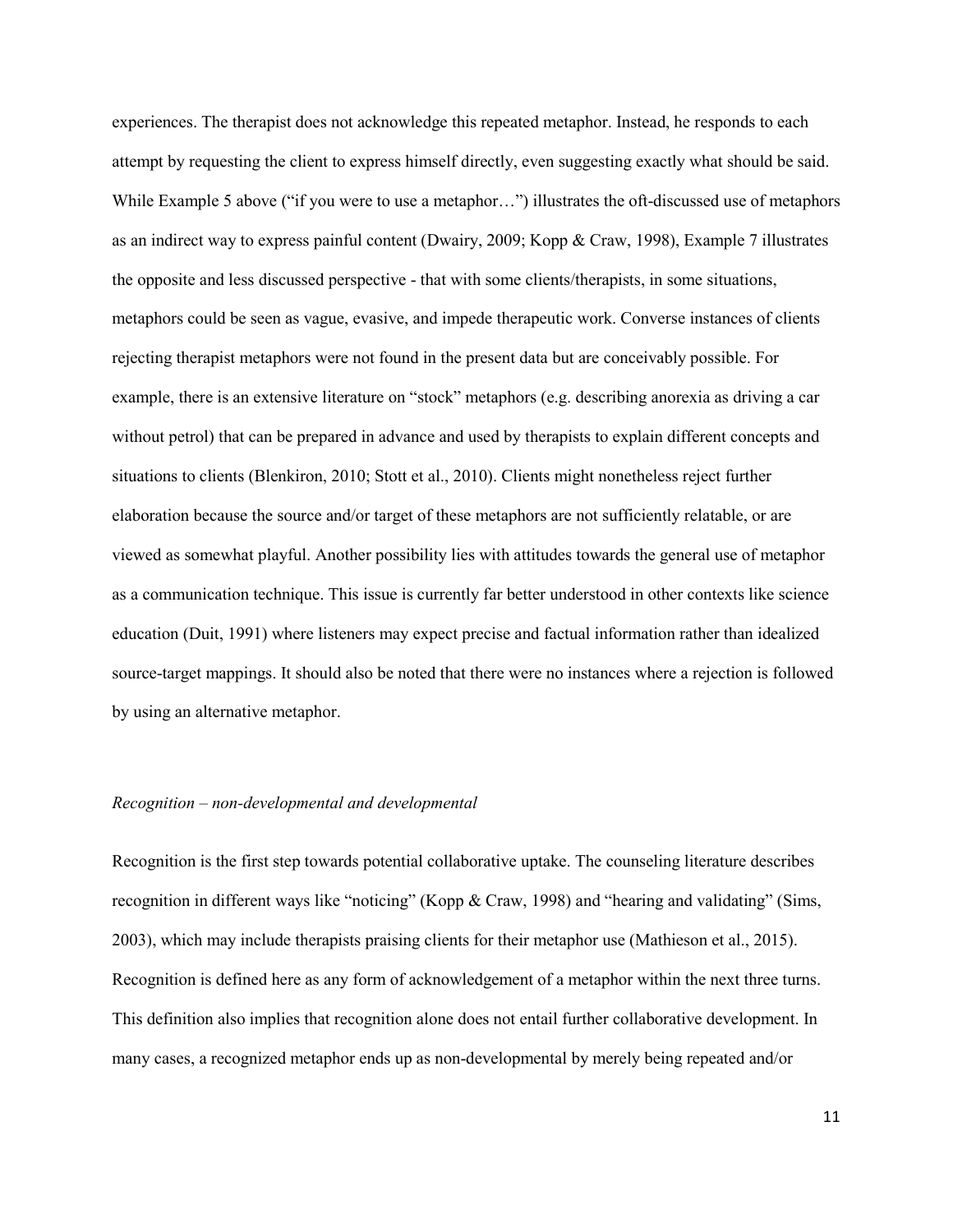rephrased over several turns without building upon any of its components like source, target, and mappings. Consider Example 8.

8.  $T: \Box \Box \Box \Box \Box \Box \Box \Box \Box \Box \Box \Box \Box \Box \Box \Box \Box$  You have turned into a self-blaming person. You will slide towards this self-blaming

C: 我不会自责 。我不会 滑向 自责 。因为我觉得我本来就没有指望他爸爸能改变 I will not blame myself. I will not slide toward self-blaming. Because I think I never expected his father to change

The therapist describes the client's tendency for self-blame as a metaphorical location she is "sliding" towards. The client repeats the same metaphorical expression in her response, similar to the minor rephrasing of the therapist's metaphor in Example 4. However, neither she nor the therapist continued to exploit its inferential potential (e.g. self-blaming as an uncontrollable tendency). Ferrara (1994) observes that repeating a metaphor can be an indirect request for clarifying its meaning, and is often done by therapists to prompt further elaboration from the client. In such cases the repeating utterance is often short and limited to restating the metaphor without other remarks, like Example 5 above where the therapist simply repeats "a thorny rose". If the request for clarification is accepted like in Example 5, the metaphor then moves further along a developmental path as illustrated in the upcoming sections. However, if the request does not appear to be accepted, the metaphor likely ends up as nondevelopmental. Note that this does not preclude the same metaphor from eventually being taken up again beyond the defined window of three consecutive turns, but such cases of 'delayed uptake' are beyond the present scope.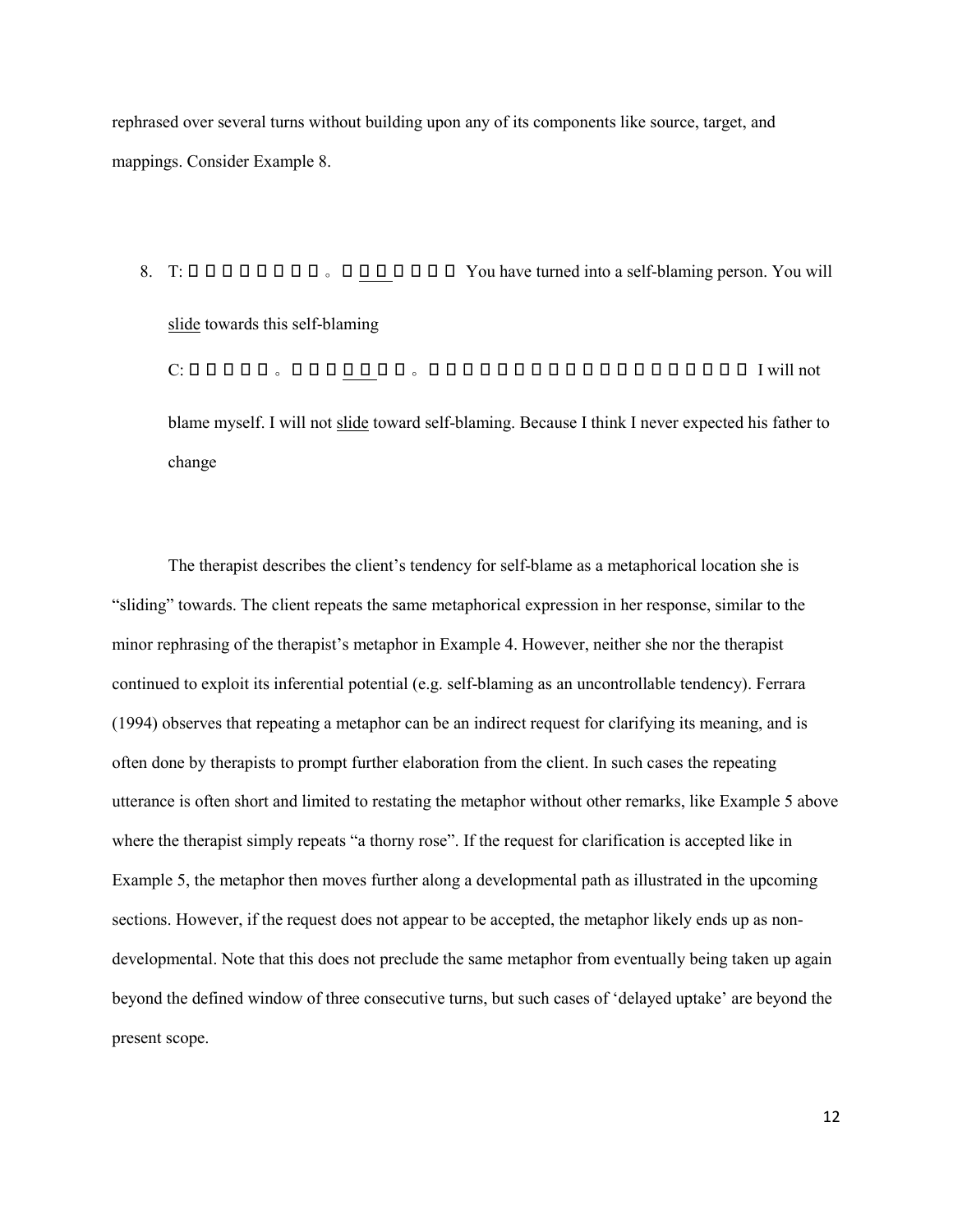Developmental recognition will be discussed under the two incremental categories of 'exploration' and 'extension'. These categories are by definition collaborative in nature because they mark accepting responses to previous turns from the other speaker. The notion of 'collaborative coconstruction' is therefore operationalized in this paper to mean cases where both therapist and client contribute at least one metaphor-relevant turn.

## *Exploration*

This category describes the most basic type of collaborative development where therapists and/or clients begin to engage with the inferential potential of metaphors used. A common way of doing this is to topicalize the source of the metaphor; i.e. what the prevailing topic is being depicted as, and discuss how its associated meanings are relevant for the topic. The act of topicalizing the source and inviting exploration is more often performed by therapists than clients, which reflects their guiding role. Distributional differences in categories between therapists and clients will be elaborated in a later section. For now, Examples 9 to 11 illustrate three different scenarios  $-$  i) the therapist initiating exploration of the client's metaphor, ii) the client initiating exploration of the therapist's metaphor, and iii) a common strategy called 'literalization' (Cameron, 2008) where a metaphor is explored and extended with reference to its literal meaning.

9. C: 其实我就是那种 , 怎么说 ,就比如说 , 就比如一个 水果 似的 。 其实现在的状态就是我 的外表就很好 。所有的人看都不会觉得我 心 理有 ,都说哎怎么可能你 心 理会有问题 … 往往 <u>, ооооо, дооооооооооооо, о доооооо, ооооо</u>  $\Box$   $\Box$   $\Box$   $\Box$  In fact, I am like, how should I say this, for example like a <u>fruit</u>. In fact, the current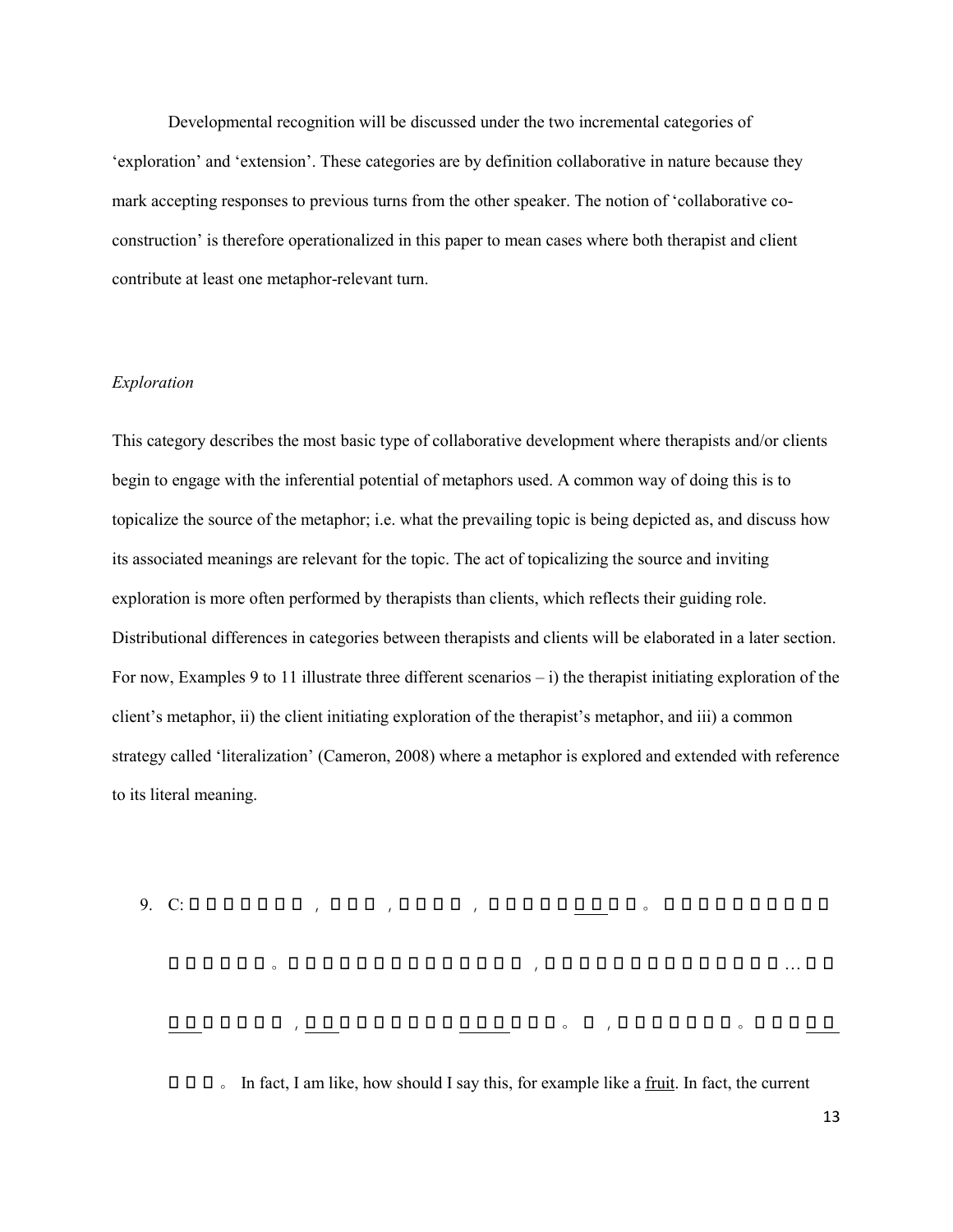situation is that I look good on the outside. Everyone that sees me will not think I have mental, they would say how could you have mental problems … often if one looks good on the outside, there will be something hidden inside. These will be fragile times.

T: 你自己觉得说 ,如果用 ,你 说是 水果 ,外表 挺好的 ,那你 ,对自己 内在 的感觉是什么样

 $\Box$  ? You think that if you say, if you use, you are a fruit, and look good on the outside, then how do you feel about what is inside?

C: 自己 内在 的感觉就是 ……原来的话可能就是没有想到要 剖开那个内 心 去 看看我里面 到底 怎么样 。 也没有想要 去看 ,去面对 。 那现在就是 ,想要去把 内 心 弄好 ,就是想要去 面对 它 。就是 , 让自己 一点点 内 心 充实 起来 ,努力变好 。My feeling inside is … at first perhaps I didn't think of cutting open my heart to see what exactly is inside. Neither did I want to look at or face it. But now I want to fix my inside, to face it, to slowly enrich my heart and work hard to be better.

 $T: \Box \Box \Box \Box \Box \Box \Box \Box \Box \Box \Box \Box \Box \Box$  ? So what does the inside of this fruit look like?

C: 水果里面 ,我如果说是个 苹果 的话 ,我感觉原来的话就是可能就 坏 了 。 感觉就自己就是虽 O O O O O O O O O , O O ...... O , O O O ... Inside the fruit, if I say I am an apple, I feel it would be <u>rotten</u> at the beginning. Feel like although the <u>outside</u> feels good, but…well…

T: 你 看到苹果的里面 是什么样的 ?如果这个 苹果 ,可以 打开 的话 ,它有一个 孔 可以让你 看 到 **OO, OOOOOOOOOOOOOOOO**, OOO? How does the inside of the apple look? If this apple can be opened, if there's a hole you can see through, what's inside?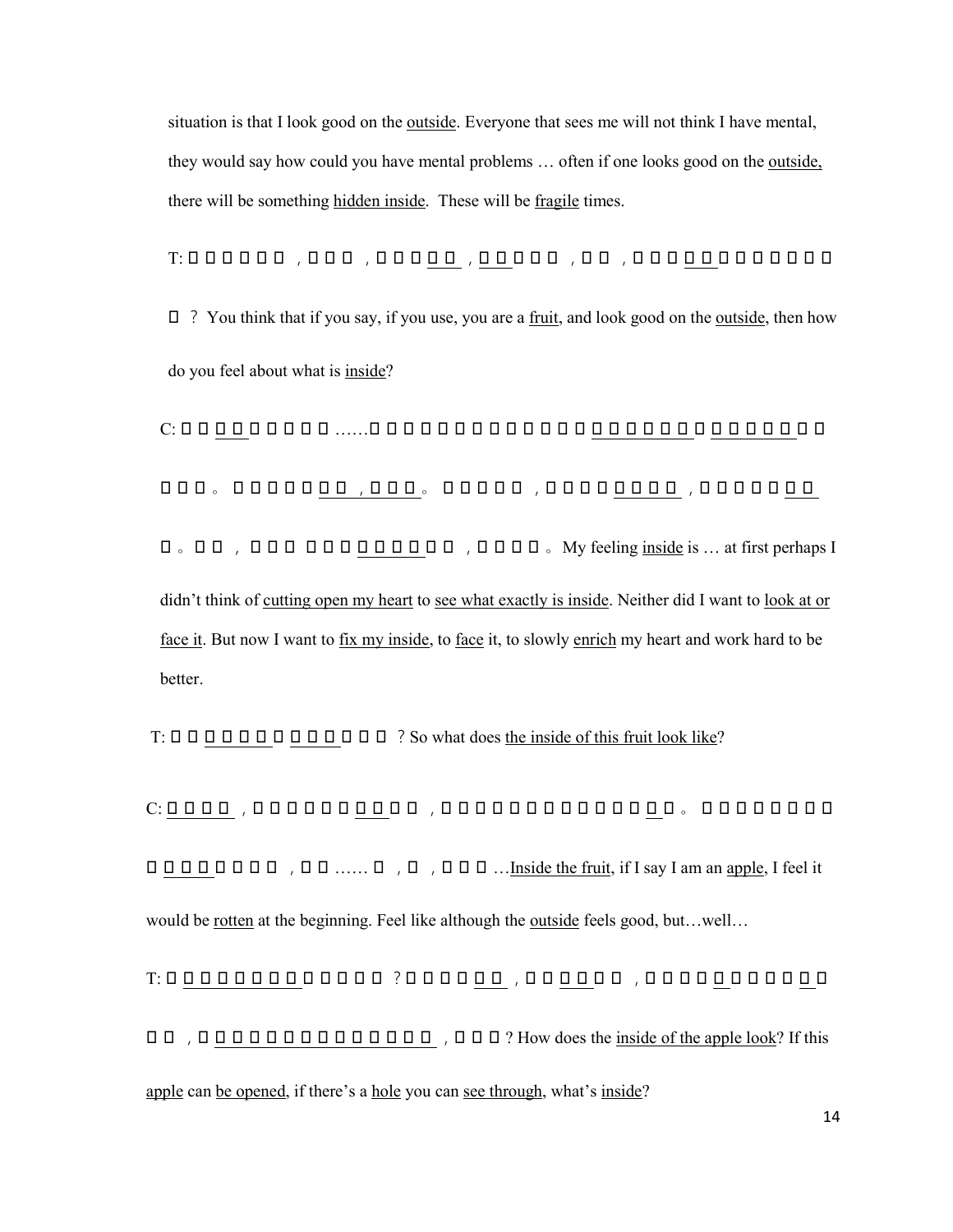# C: 我就担 心 可能就是 坏 了 什么的 。 就是都已经 发黑 了什么的 ,我自己 …然后 外表上感觉很亮

丽 。 I worry that it might have gone bad or something. It's already turning black and me...it feels pretty on the outside.

In the first turn the client metaphorically describes herself as a fruit that looks good on the outside but has things "hidden inside". This exemplifies the common use of physical interiority, exteriority and boundaries as sources to depict accessibility to emotional states (Tay, 2013). The therapist's intention to elaborate this setup is clear as he initiates an inferential scenario of asking her to imagine how the inside of the fruit looks. The client has little difficulty with complying and appears to understand the implied metaphorical mapping from how the fruit looks to how she evaluates her self-image. In this way, metaphor use goes beyond a mere description of the issue(s) at hand and constitutes the ongoing therapeutic activity with active participation by the client. While this example appears to show a high degree of developmental recognition of metaphor, we will see that it still stops short of the next category of 'extension' because the elaboration is still confined within a single metaphorical source (fruit) and target (client's self-image), without venturing onto other sources/targets.

The next Example 10 illustrates the client initiating exploration of the therapist's metaphor. This is less frequent than the above scenario but may occur with clients who demonstrate greater initiative or creativity when dealing with metaphors and other figurative activities.

#### 10. T: 我们 会 把姥姥 放 到 心 里面 吗 ? Will we put grandma inside your heart?

 $C: \Box \Box \Box \Box \Box \Box \Box \Box \Box$  Yes. it would be... at the bottom of my heart.

 $T: \Box \Box \Box \Box \Box$  ,  $\Box \Box \Box \Box \Box \Box \Box \Box \Box$  ? Bottom of your heart, on the left or right?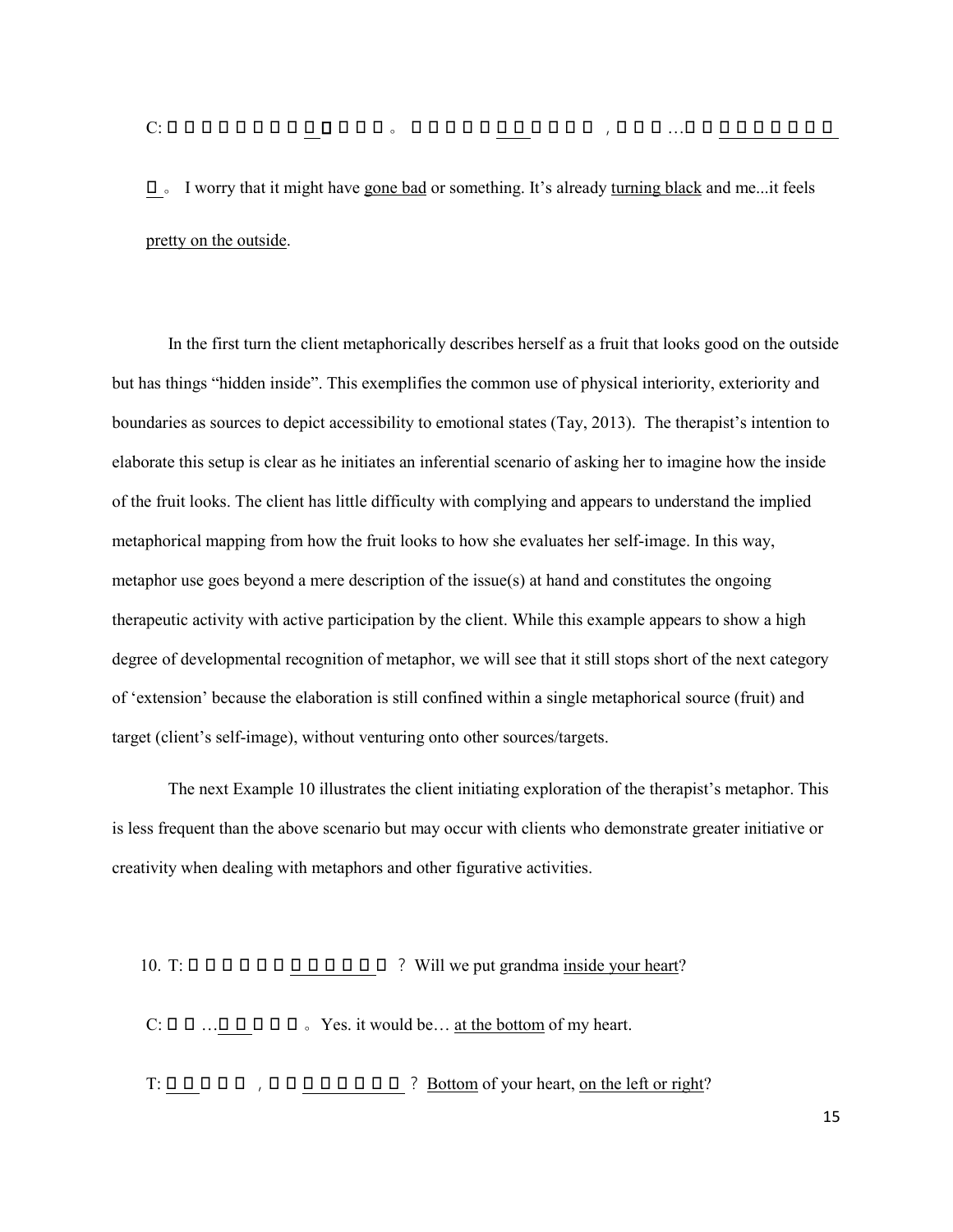## $C: \Box \Box \Box$  In the middle

Here, the therapist asks a rather conventional metaphorical question of whether the client will put her deceased grandma "inside her heart"; i.e. whether and how she will commemorate her. The client's response specifies the location to be "at the bottom" of her heart, and when the therapist subsequently offers two options for elaboration, "on the left or right", the client suggests a third possibility of "in the middle". We can see this as an instance where the client initiates alternative inferential possibilities than those put forward by the therapist, but this is again confined to a consistent source (physical location) and target (memories of the grandmother).

The final Example 11 illustrates a slightly different type of metaphor exploration. While the examples above show how a metaphorical source is developed *as a source*; i.e. with reference to its metaphorical meaning in context, Example 11 shows that speakers sometimes elaborate on its literal meaning instead.

11. C: 有这种感觉好像被 电击 了 。 突然由个很大的变小 。There is this feeling of being electrocuted. Suddenly turning from big to small.

 $T: \Box \Box \Box \Box \Box \Box$ ,  $\Box \Box \Box \Box \Box$  . It was electrocuted and it turned small.

 $C: \Box \Box \Box \Box$ ,  $\Box \Box \Box \Box \Box \Box$  With a whizzing sound, it's like it's numbed.

 $T: \Box \Box$  Numbed.

C: 被 电击 了就是感觉 ,嗖 ,就是小时候有被电击过嘛 , 被电击过 ,你摸那开关的时候 ,不小 心 触到那个被电击 ,感觉 ,就是有那种感觉 。 近似于那种感觉 。说到这 ,还有次经历 ,让我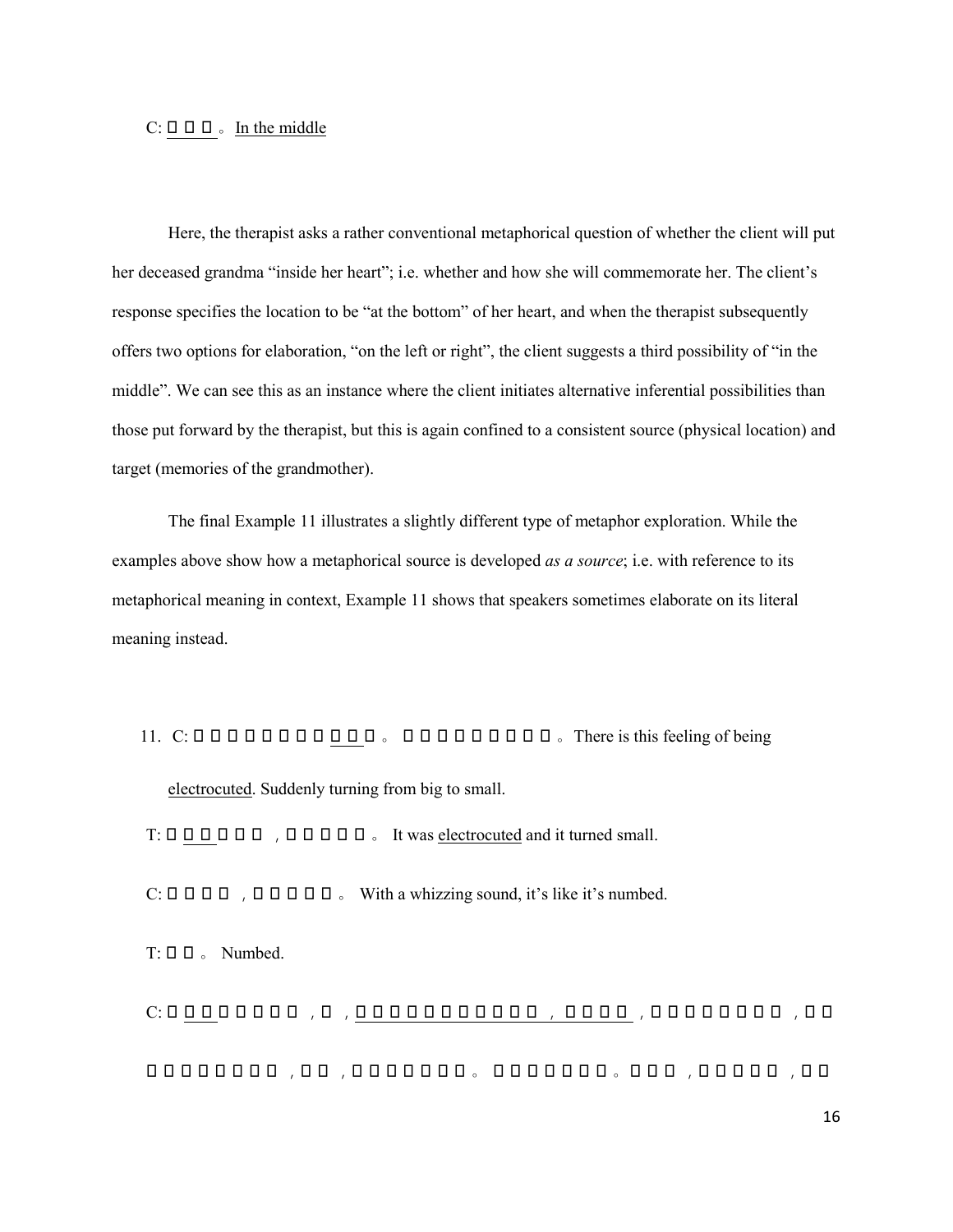**O O O O O O O S** Being electrocuted feels like, whiz, because I was electrocuted when I was a

kid, when I accidentally touched the switch, there is that feeling or something similar. Speaking of which, there was also an experience that left me feeling somewhat very scared afterwards.

The client had been discussing his subjective perception that his sexual organs have shrunk "from big to small", which he metaphorically describes as a feeling of electrocution. To recapitulate, notice that this exchange would have been an instance of mere repetition (i.e. non-developmental recognition) had it ended with the therapist's next turn of repeating the metaphor. However, the exchange went further with the client relating this metaphor to a prior literal life experience of being electrocuted. This is an instance of literalization, the act of relating metaphorical sources to life experiences in which their meanings are literal. Cameron's (2008) examples are taken from the science classroom where metaphors are literalized to make them more relatable for students – for example, talking about blankets protecting us from the cold when trying to understand the atmosphere's 'blanket' of gases. Our counseling example is broadly similar, but further demonstrates the unique role of past idiosyncratic experiences in shaping perceptions of the present, creating a semblance of 'reliving' the past (Tay, 2016b).

## *Extension*

The second category of developmental recognition is extension, which goes beyond elaborating given sources/targets to introducing new ones. The metaphor theoretical literature labels this as 'diversification' – where a single target topic is discussed via multiple sources, and 'multivalency' – where a single source is used to discuss multiple target topics (Goatly, 1997). The original and new sources/targets are often observed to be related in some way to preserve a sense of conceptual coherence. In the counseling context, extension can serve specific purposes like allowing an issue to be examined from alternative perspectives or facilitating subtle topic shifts under a semblance of continuity. We again illustrate three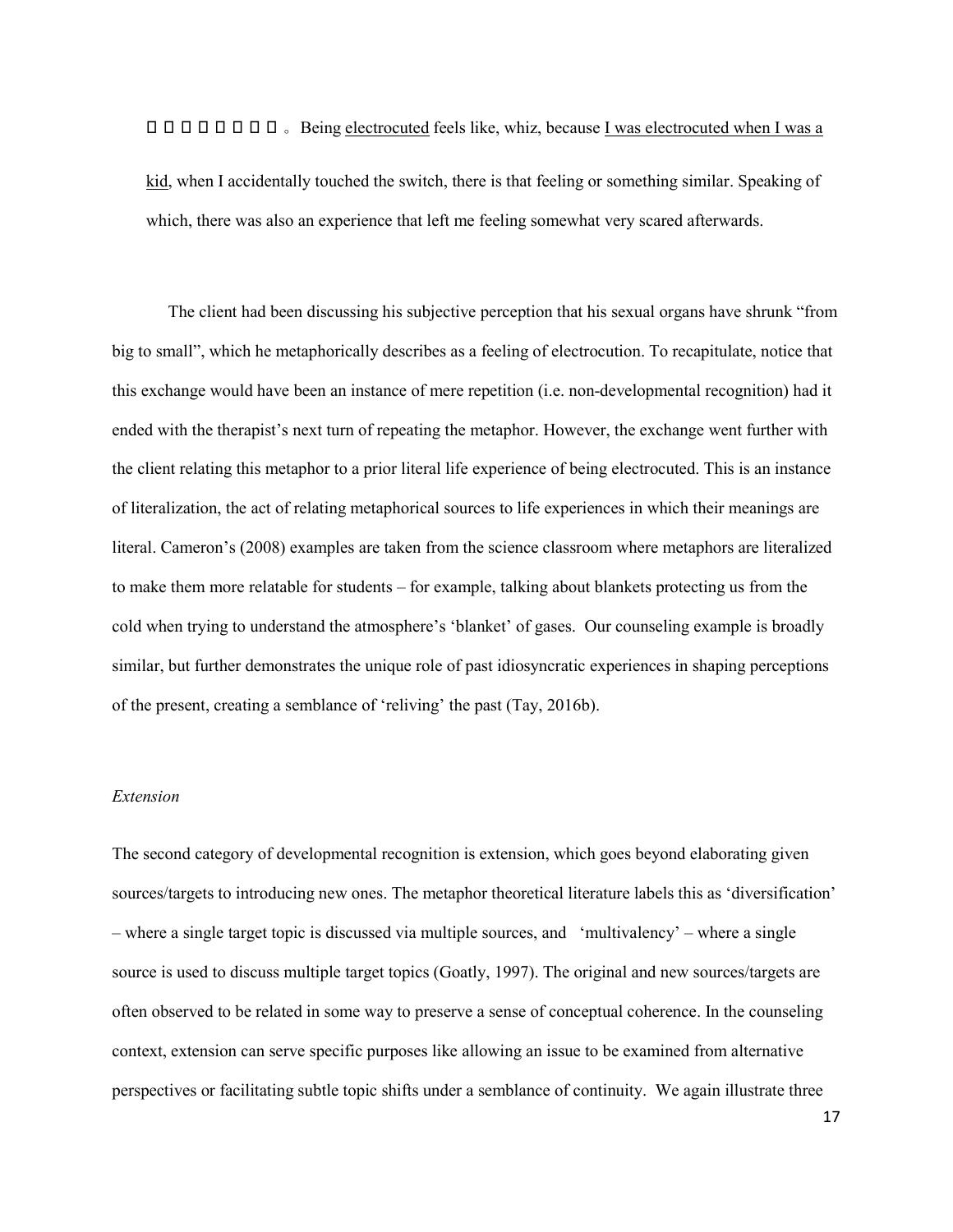different instances of extension from Examples 12 to 14. They depict therapist-initiated extension, clientinitiated extension, and show how subtle topic shifts can be accomplished via a device closely related to metaphor known as metonymy (Kövecses & Radden, 1998).

12. C: 它们好像就是一个 源泉 ,不断地在给我 传递 着 ,那种 清新 … They are like a fountain,

constantly delivering me, that freshness…

T: 哎 ,源泉源泉 ,源泉 ,这个词好 !是不是那些不好的感觉 ,离我们是不是远了 ?Ah,

fountain, fountain, fountain, good description! Is it, those bad feelings, are they far away from us now?

(several turns omitted)

 $C: \Box \Box \Box \Box \Box \ldots \Box \Box \Box \Box$  They are like...a fountain.

T: 来 ,靠近那个源泉 。Come closer to the fountain.

 $C: \Box \Box \Box \ldots \Box \Box \Box \ldots \Box \Box \Box \Box \Box$  That kind of <u>fountain is...very clear</u>.

T: 感受 ,先不说 ,感受 …先不忙说啊 ,等一 会再说 …来到那个源泉 …清澈的那个源泉 …柔

和的 …我就是源泉 ,我的内 心 就是源泉 。Feel it, let's not talk about it yet, feel it, let's not

rush to talk about it, we can talk about it later…come to the fountain…the clear

fountain…soft… …I am the fountain, my heart is the fountain.

C: 我的内 心 就是一个 源泉 。我的内 心 就 是一个 源泉 。My heart is a fountain. My heart is a fountain.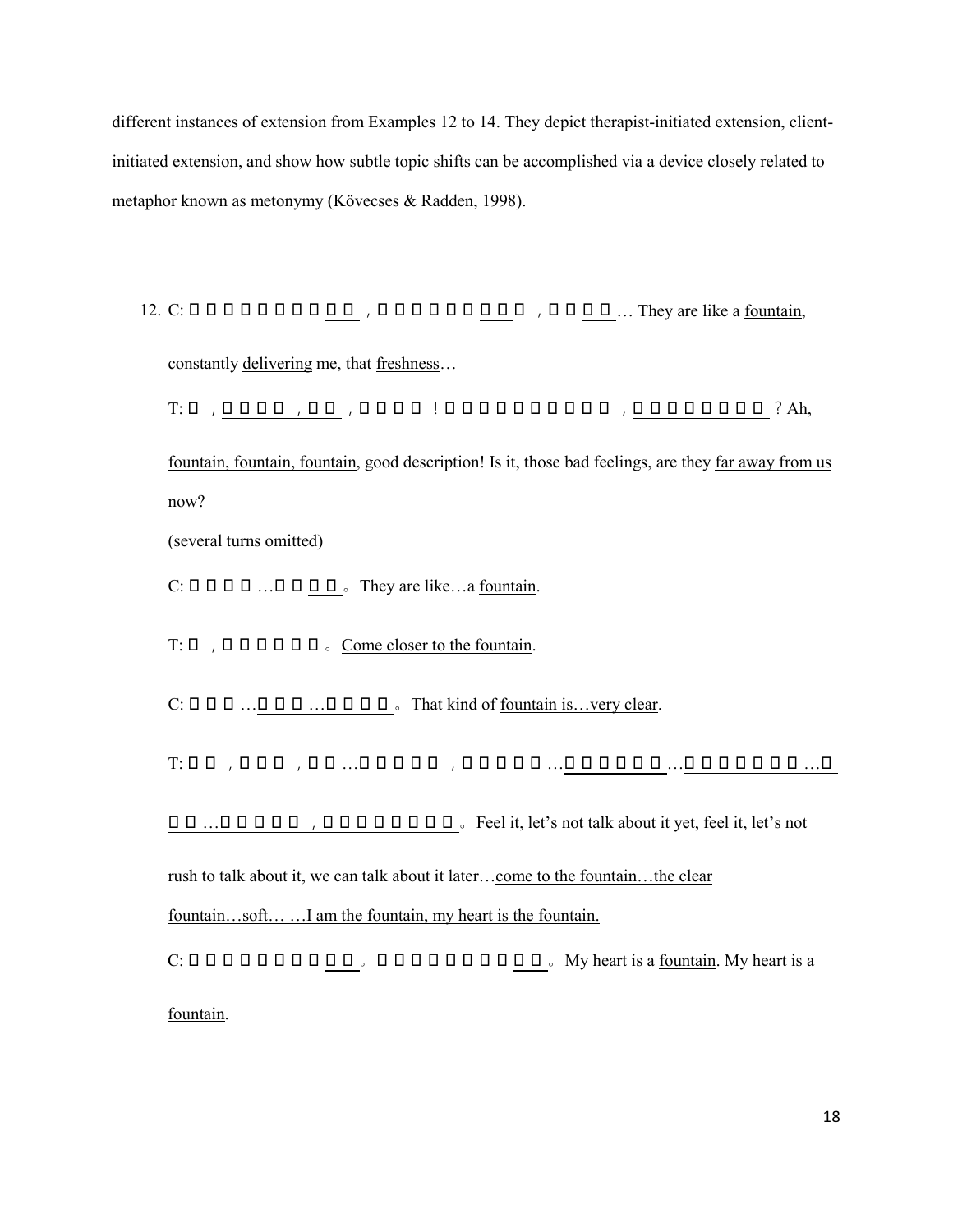'They' in the first turn in Example 12 refers to the client's idealized masculinity and sexual attractiveness, which in prior turns are described as being destroyed as a result of his childhood experiences of sexual abuse. He metaphorically describes them as a fountain that constantly delivers a subjective sense of "freshness" to him. The therapist keenly recognizes and praises the use of this metaphor in his response, followed by several (omitted) long turns in which they continue to elaborate on the imagistic details of this fountain. The therapist then asks the client to imagine coming "closer to the fountain". Up to this point the example is an instance of productive elaboration confined to one overarching source and target. The critical but subtle moment that turns it into an instance of extension comes when the therapist suggests that "I (the client) am the fountain, my heart is the fountain". This changes the original target topics, which are the client's subjective perception of his masculinity and attractiveness, into the client himself and his "heart". From his response it appears that the client has either not noticed or accepted this subtle shift. A similar pattern can be observed in Example 13 from the same dyad.

## 13 T: 你 扼杀 了我的活力 。 You strangled my vitality.

 $C: \Box$  Yes.

 $T: \Box \Box \Box \Box \Box \Box \Box \dots Y$ ou strangled my...

C: 你扼杀了我的活力 。你扼杀了我本来应该有的那种快乐和喜悦 。发自内 心 的喜悦 。You strangled my vitality. You strangled the happiness and joy that I was supposed to have. The joy from my heart.

 $T: \Box \Box \Box$ ,  $\Box \Box \Box \Box \Box$  Tell him, you strangled me.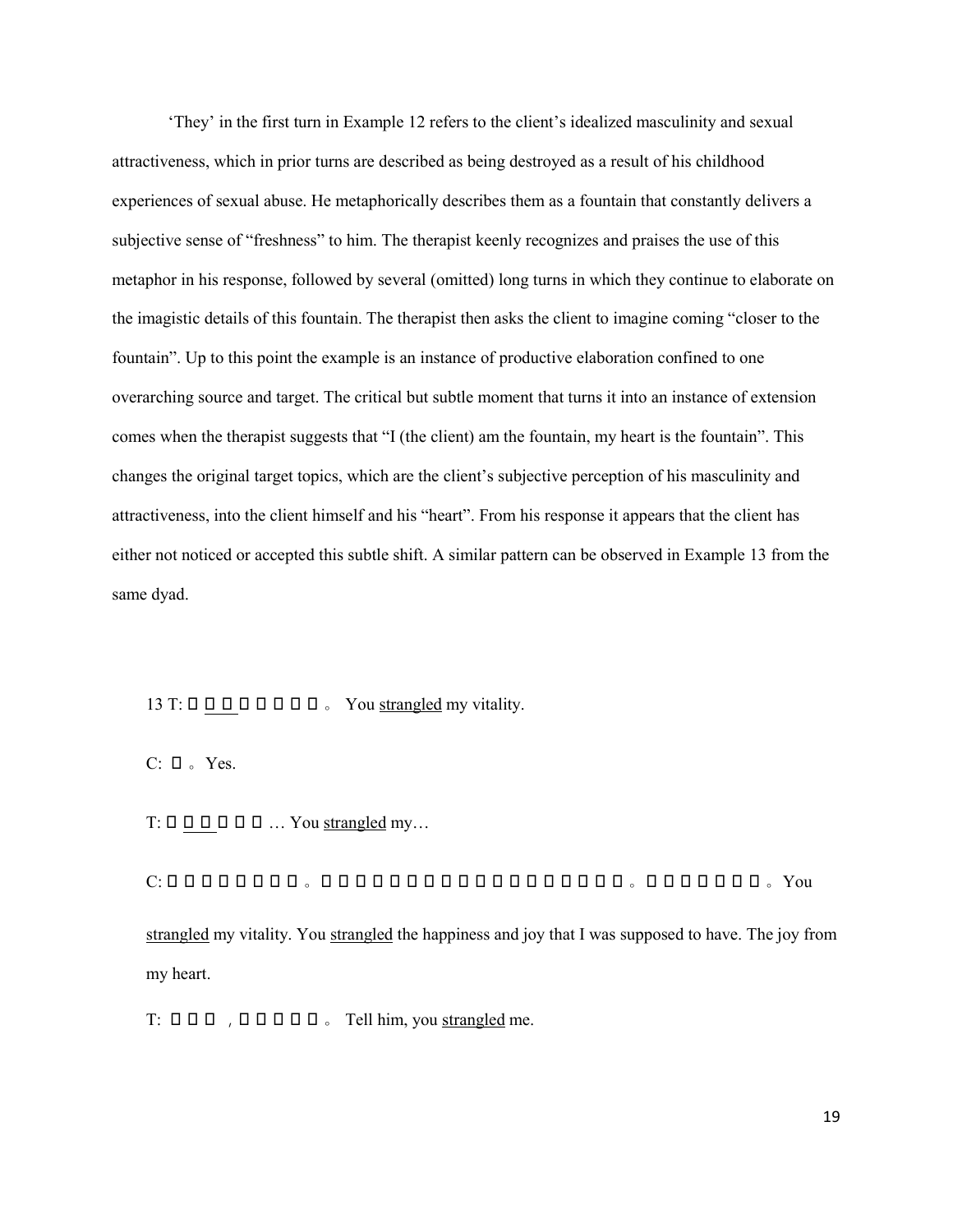Here, the therapist is taking the client through a fictive dialogue where he verbalizes his anger towards his sexual abuser. He introduces the metaphor of "strangling" the client's vitality and prompts him to echo it. The client goes beyond this, and initiates a subtle shift from the original single target topic of 'vitality', to related ones like 'happiness' and 'joy'. The therapist follows this up with another shift of the target to the totality of the client's self ("you strangled me"), which we might interpret as an abstract summation of the previously mentioned aspects. In both Examples 12 and 13, we observe that the original and extended targets share a conceptually contiguous rather than distinct relationship. This is known as metonymy in the metaphor theoretical literature; i.e. mapping within a conceptual domain rather than across distinct conceptual domains (Kövecses & Radden, 1998). We may speculate upon these examples that metonymy is a useful but under-researched counseling resource. This is because it allows different but related aspects of typical targets like client's self and self-perception to be discussed using the same source, thus conveying a semblance of coherence and naturalness.

The above examples illustrate the extension of metaphorical targets as a subtle topic shifting device. In Example 14 we see that extension can also involve chaining together different but related metaphorical sources, and can be initiated by clients too.

14 C: 认为你就是个残暴的 ,你就是个 暴君 。I think you are cruel, you are a tyrant. T: 真是 暴君 ,我很 …你就是个 暴君 。Such a tyrant, I'm very…you are a tyrant. C: 对 。就是我的 敌人 。Yes. You are my enemy.

 T: 你对我像对 敌人 一样 ,你怎么对我像对 敌人 一样 。You treat me like an enemy. Why are you treating me like an enemy?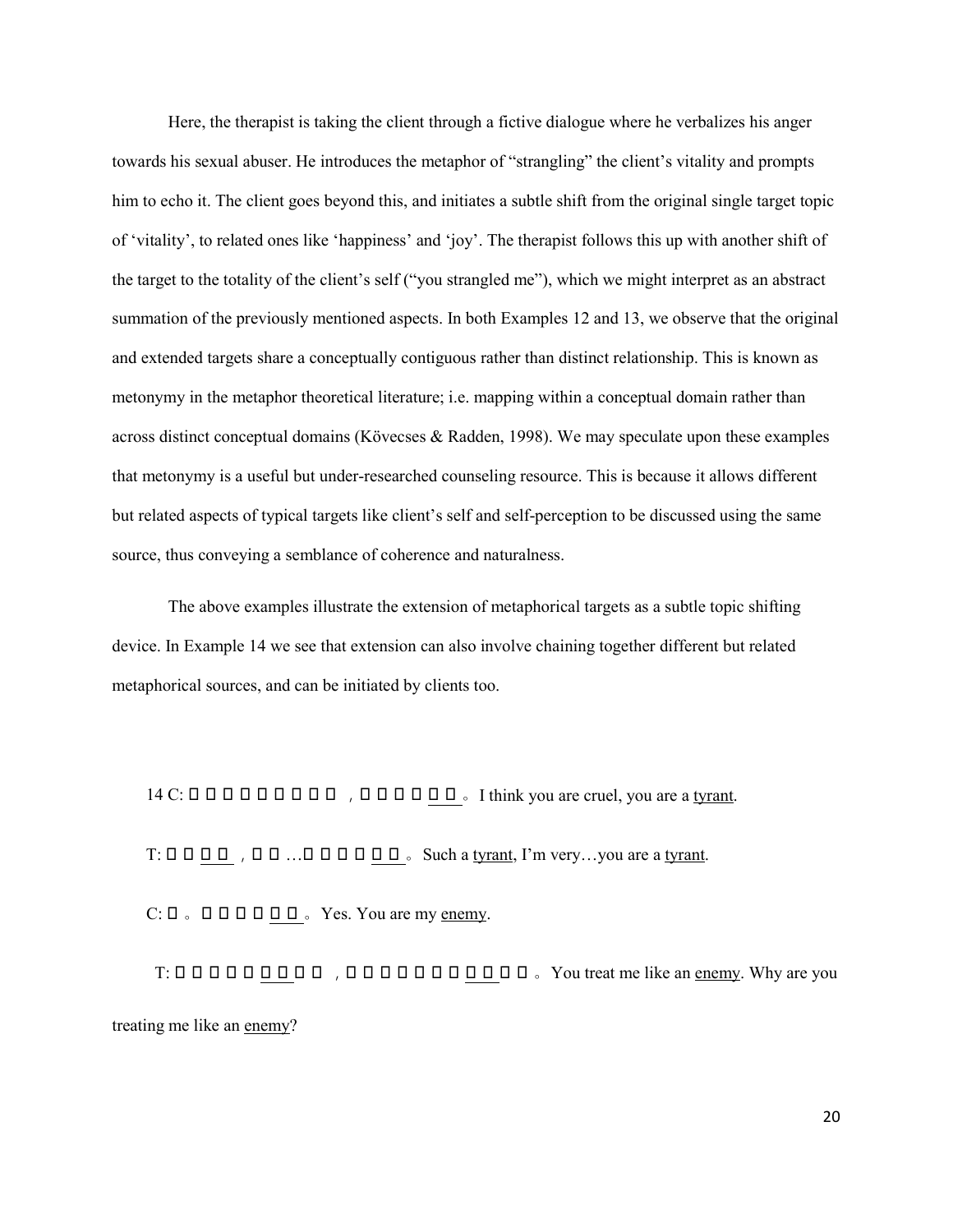The dyad here is likewise undergoing a verbalization exercise where the client engages in fictive dialogue with his father. She describes him in the first turn as a "tyrant", which the therapist recognizes and echoes in response. The client then proceeds to switch the metaphorical source from "tyrant" to "enemy" in the following turn – again, the original and new sources are conceptually related in that both are negative descriptions, and this example shows that strategic instances of metaphor management are not exclusive to therapists. Therapists may instead play a supporting and affirmative role in going along with the client's preferred conceptualizations. More generally, the above examples of extension – defined here as spontaneous and conceptually naturalistic switches of metaphorical sources and/or targets – are demonstrably common in counseling talk and warrant greater attention beyond isolating single sources and/or targets.

#### **Distributional differences**

This section addresses the distributional differences in metaphor response categories between therapists and clients. The four response categories are repeat, reject (non-developmental), explore, and extend (developmental). Unrecognized metaphors are excluded as they do not constitute a response category. The tabulated frequencies are non-overlapping despite the categories being hierarchical. That means each instance is only classified once according to the highest level reached; e.g. an extended metaphor is classified only under 'extend' even though it was also 'explored', as explained earlier. [Table](#page-28-0) 1 shows the overall frequency distribution in the dataset. [Table 2](#page-29-0) is a contingency table showing the distribution according to who initiated the exploration, repetition, extension, or rejection – therapist or client. As part of a  $\chi^2$  test of independence between the INITIATOR and CATEGORY variables, it also shows the expected frequencies and adjusted Pearson's residuals.

We see from [Table](#page-28-0) 1 that the majority of metaphors are explored. Recall that this level of response does not involve the introduction of new sources and/or targets, but is confined to the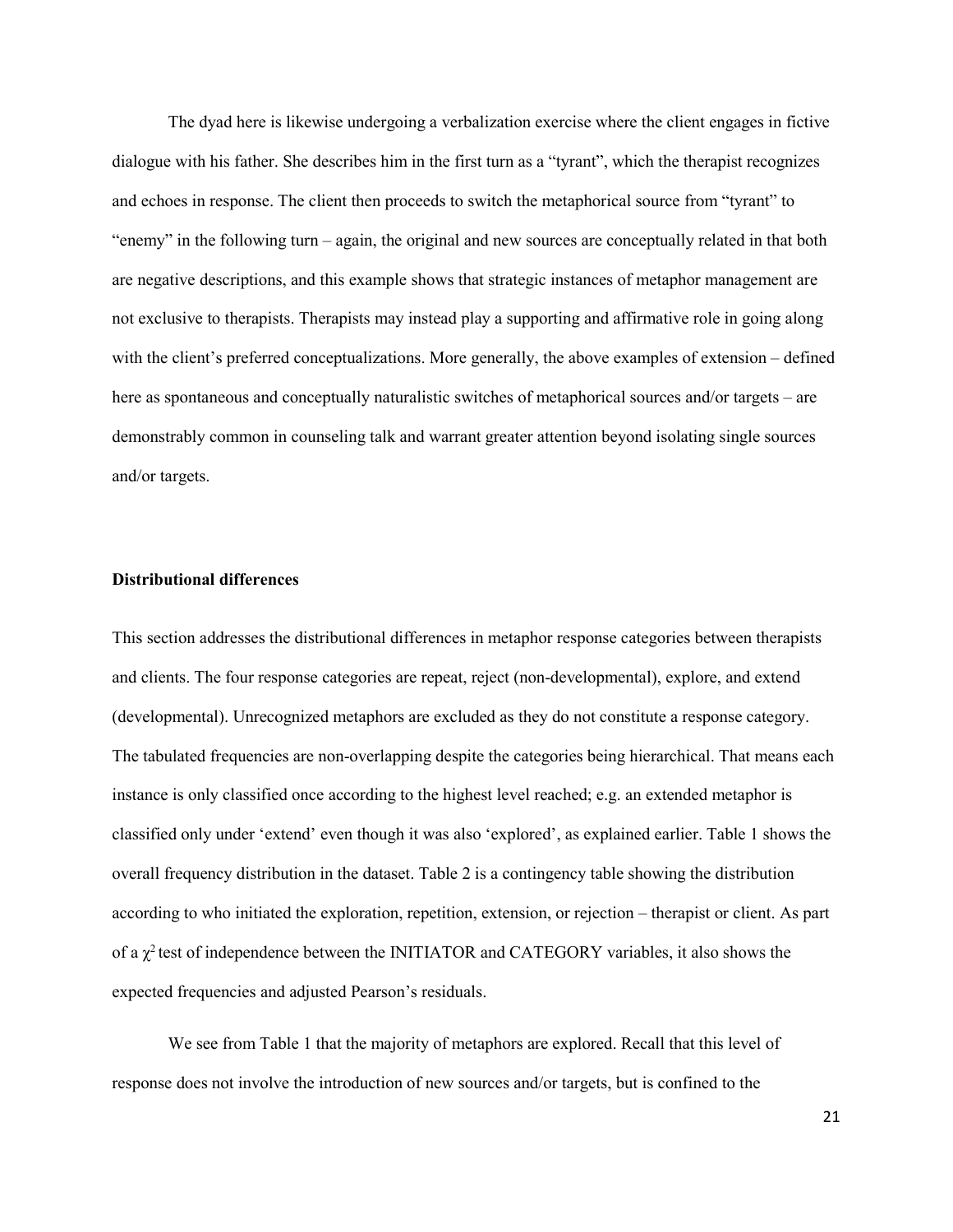elaboration of a single overall source and target. There is also a good number of metaphors that are merely repeated or acknowledged in a non-developmental way. [Table 2](#page-29-0) provides a more specific distributional analysis by initiator. A  $\chi^2$  test of independence with Bayes factor (Kass & Raftery, 1995) suggests a significant association between the two variables with strong effect size ( $\chi^2$  (3, N = 178) = 31.05,  $p < 0.001$ , Cramer's V = 0.418, Log (BF<sub>10</sub>) =11.18). Adjusted Pearson's residuals highlight the specific categories where observed frequencies are significantly higher or lower than expected by chance (p<0.05), as marked by an asterisk.

The analysis shows that i) therapists are significantly more likely to explore and reject metaphors than clients; ii) clients are significantly more likely to repeat metaphors than therapists; iii) clients and therapists are equally likely to extend metaphors. These findings confirm theoretical intuitions but also throw up some intriguing points. Therapists as guides were expectedly more likely to initiate exploration of a metaphor produced by clients, which also implies that clients were more likely to just repeat a therapist metaphor without the initiative to pursue it further. However, the fact that only therapists reject client metaphors, and not the other way around, is inconsistent with the wider philosophical maxim of client input or 'centeredness' (Kopp & Craw, 1998; Mead & Bower, 2000). Although therapists' rejection of client metaphors may be motivated by genuine beliefs that they are unhelpful, such decisions were never explained to the client in the present dataset. Another interesting finding is that therapists and clients were equally likely to extend introduced metaphors by venturing onto new sources and/or targets. Although instances of extension are low in absolute terms, the equal distribution between initiators reflects the general willingness and ability of clients, as supposed 'laypersons', to make good use of metaphors for constructive purposes. On the whole, the present approach offers insights about metaphor use that are driven by probability rather than possibility; i.e. they reflect actual metaphor response tendencies rather than idealized guidelines and principles, which could help therapists anticipate clients' responses in spontaneous interaction.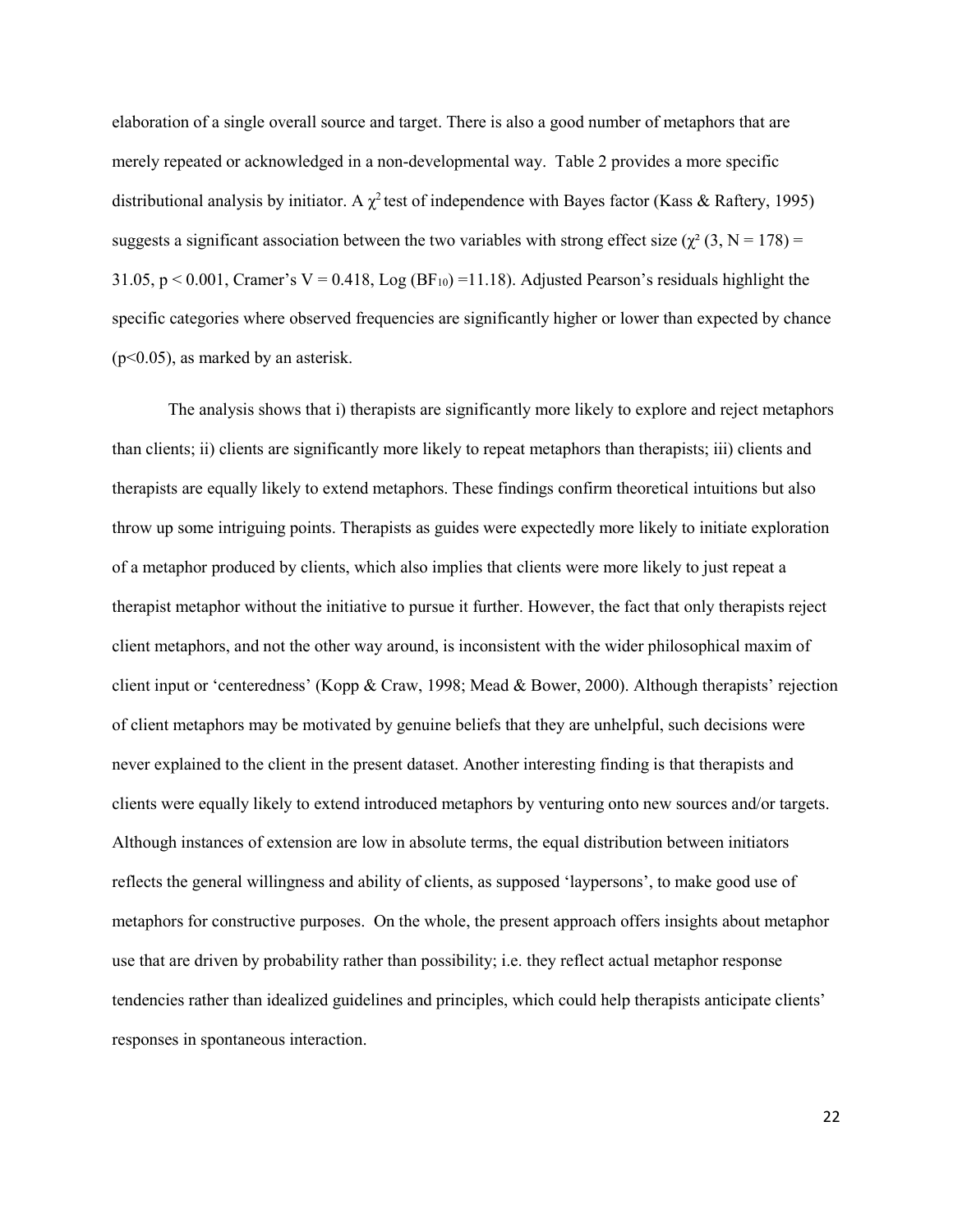## **Conclusion**

This paper underlined the importance of studying spontaneous metaphors by focusing on metaphor response types between therapists and clients. A typology of response categories was proposed. Its hierarchical nature and dual pathways differ from existing categories and highlights the progressive character of metaphor response. Examples of each category were discussed with reference to the ongoing counseling work, drawing upon metaphor theoretical constructs where relevant. These examples suggest that any particular response type could be based on different motivations that can only be understood by close attention to context. The follow-up analysis of association also revealed some interesting divergences between theoretical intuitions and actual response patterns. Overall, two important implications can be discerned from the present study: i) therapeutic roles and functions of metaphor are better discerned by a bottom-up approach to actual talk, rather than a top-down statement of broad categories typical of the counseling literature; ii) a probabilistic approach focusing on actual response patterns is likely to be more helpful for therapists to anticipate and prepare for client responses, compared to an overly ideal approach built upon theoretical principles alone.

One limitation of this study is the extent which the qualitative response types and their statistical associations could be generalized to different counseling contexts. While the 30 hours of talk is arguably substantial compared to other related qualitative studies, it would still be ideal to replicate the present approach with more representative datasets to investigate similarities and differences in response types and their distributions. Another limitation to be addressed in future research is to go beyond transcripts and examine other response indicators like gestures, intonation, and the recently studied skin conductance levels (Tay, in press; Tay, Huang, & Zeng, 2019). Relatedly, the emphasis on linguistic metaphors also means that metaphorical processes at higher levels of analysis – including psychological transference as metaphorical projections from past to present (Grant & Crawley, 2002; Tay, 2016b) – have not been considered for the responses they might generate. Future work could also investigate more fine-grained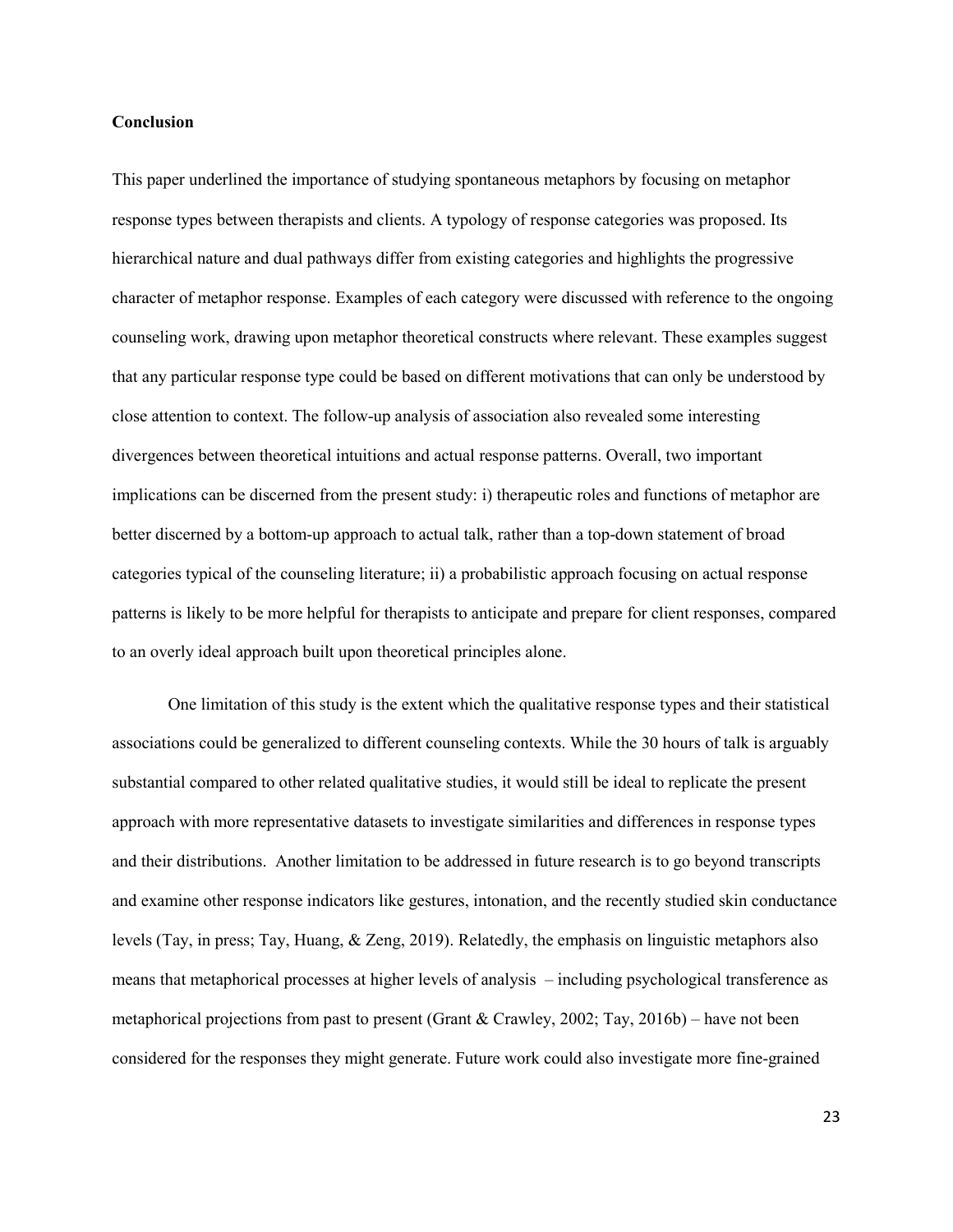levels of verbal response – including different gradations of recognition, elaboration, and so on – by considering linguistic features that co-occur with metaphors. A final limitation of the study is that it does not look into the nature of potentially delayed responses that may manifest at later parts of a session, or in a different session. Similar to studies that track the contents of a particular metaphor across time as a marker of change (Levitt, Korman, & Angus, 2000), future case studies can track the nature of responses across time; e.g. how a memorable metaphor introduced in the distant past could be reevoked for various purposes.

# **References**

- Baldwin, K. M., Baldwin, J. R., & Ewald, T. (2006). The Relationship among Shame, Guilt, and Self-Efficacy. *American Journal of Psychotherapy*, *60*(1), 1–21. https://doi.org/http://dx.doi.org/10.1176/appi.psychotherapy.2006.60.1.1
- Bayne, R., & Thompson, K. L. (2000). Counsellor response to clients' metaphors: An evaluation and refinement of Strong's model. *Counselling Psychology Quarterly*, *13*(1), 37–49. https://doi.org/10.1080/09515070050011051
- Blenkiron, P. (2010). *Stories and Analogies in Cognitive Behaviour Therapy*. West Sussex: John Wiley & Sons.
- Cameron, L. (2008). Metaphor and talk. In R. W. Gibbs (Ed.), *The Cambridge Handbook of Metaphor and Thought* (pp. 197–211). Cambridge: Cambridge University Press.
- Cameron, L., & Deignan, A. (2003). Combining large and small corpora to investigate tuning devices around metaphor in spoken discourse. *Metaphor and Symbol*, *18*(3), 149–160.
- Cameron, L., & Maslen, R. (Eds.). (2010). *Metaphor Analysis*. London, UK: Equinox.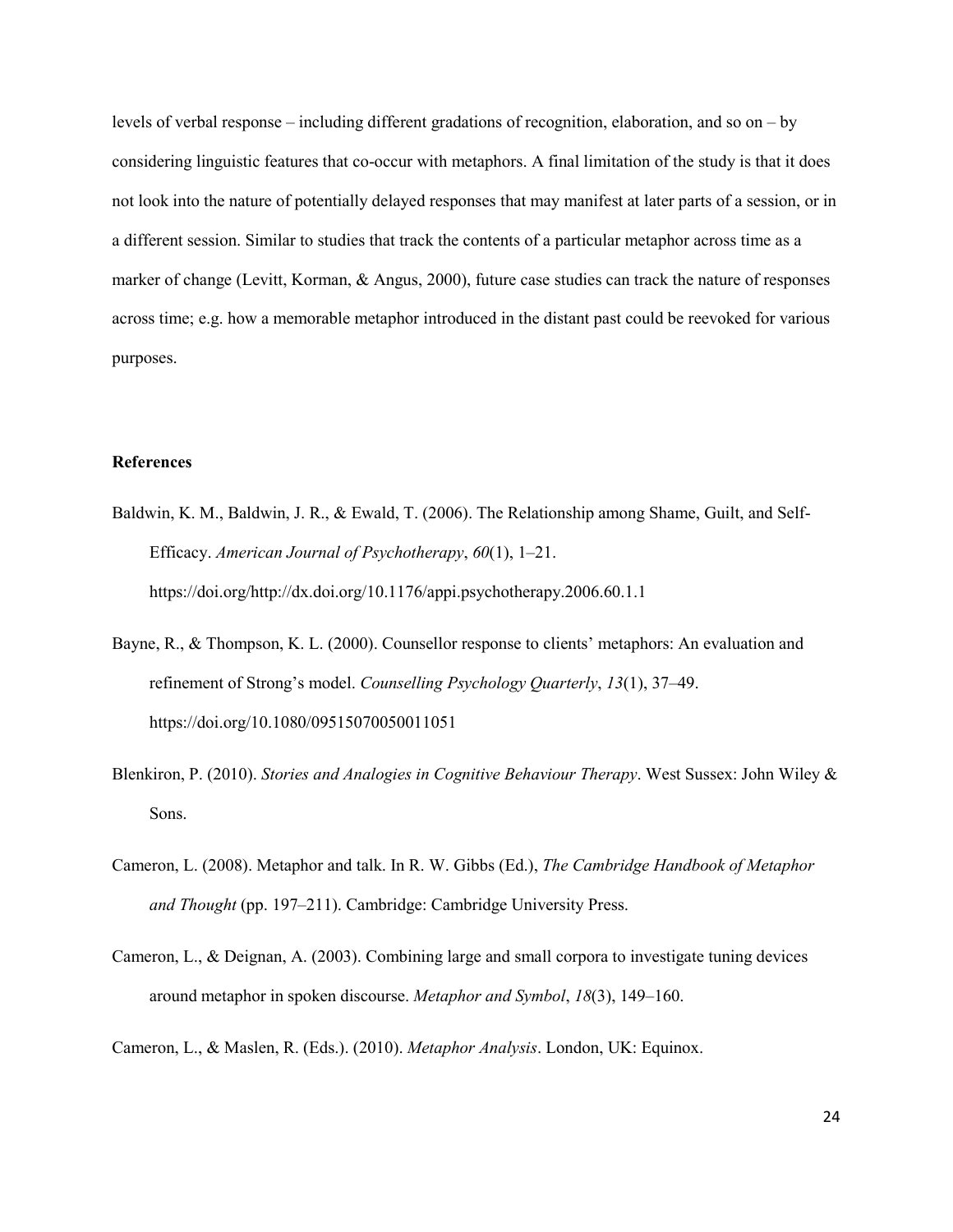- Ceccagno, A., & Basciano, B. (2007). Compound headedness in Chinese: an analysis of neologisms. *Morphology*, *17*, 207–231.
- Claiborn, C. D., & Goodyear, R. K. (2005). Feedback in psychotherapy. *Journal of Clinical Psychology*, *61*(2), 209–217.
- Drew, P., & Holt, E. (1998). Figures of speech: figurative expressions and the management of topic transition in conversation. *Language in Society*, *27*, 495–522.
- Duit, R. (1991). On the role of analogies and metaphors in learning science. *Science Education*, *75*(6), 649–672.
- Dwairy, M. (2009). Culture analysis and metaphor psychotherapy with Arab-Muslim clients. *Journal of Clinical Psychology*, *65*(2), 199–209.
- Ferrara, K. W. (1994). *Therapeutic Ways with Words*. *Oxford Studies in Sociolinguistics*. New York: Oxford University Press.
- Gelo, O. C. G. (2008). *Metaphor and emotional-cognitive regulation in psychotherapy. A single case study.* Ulm: Ulmer Textbank.
- Gelo, O. C. G., & Mergenthaler, E. (2003). Psychotherapy and metaphorical language. *Psicoterapia*, *27*, 53–65.
- Goatly, A. (1997). *The Language of Metaphors*. London, UK: Routledge.
- Goncalves, O. F., & Craine, M. H. (1990). The use of metaphors in cognitive therapy. *Journal of Cognitive Psychotherapy: An International Quarterly*, *4*(2), 135–149.

Grant, J., & Crawley, J. (2002). *Transference and Projection*. Buckingham: Open University Press.

Hill, C. E., & Regan, A. M. (1991). The use of metaphors in one case of brief psychotherapy. *Journal of Integrative and Eclectic Psychotherapy*, *10*, 56–67.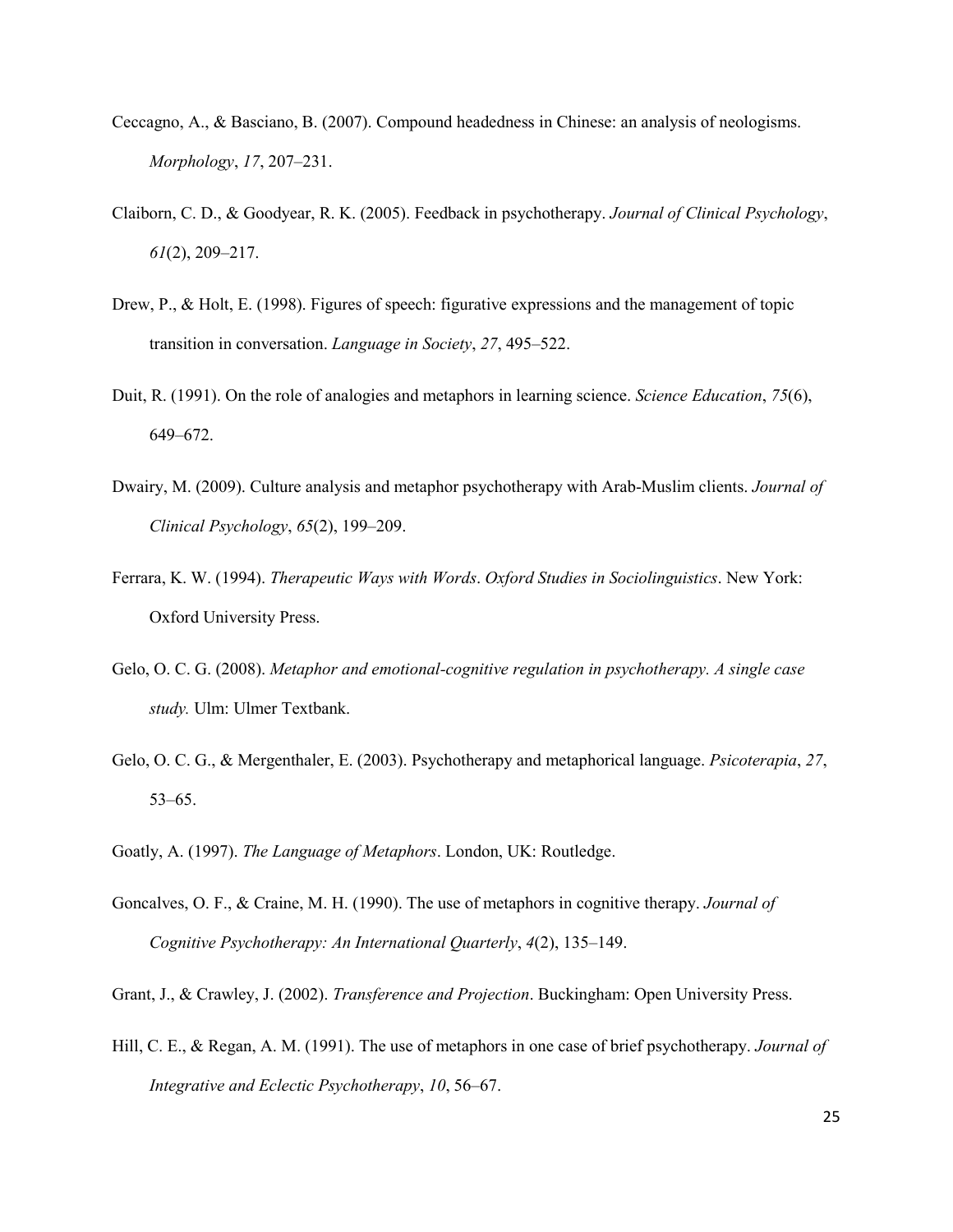Kass, R. E., & Raftery, A. E. (1995). Bayes factors. *Journal of the American Statistical Association*, *90*(430), 773–795.

Kaufman, G. (1989). *The Psychology of Shame*. New York: Springer.

- Kopp, R. R. (1995). *Metaphor Therapy: Using Client-Generated Metaphors in Psychotherapy*. New York: Brunnel/Mazel.
- Kopp, R. R., & Craw, M. J. (1998). Metaphoric language, metaphoric cognition, and cognitive therapy. *Psychotherapy*, *35*(3), 306–311.
- Kövecses, Z., & Radden, G. (1998). Metonymy: developing a cognitive linguistic view. *Cognitive Linguistics*, *9*, 37–77.
- Lakoff, G. (1993). The contemporary theory of metaphor. In A. Ortony (Ed.), *Metaphor and Thought* (2nd ed., pp. 202–251). Cambridge: Cambridge University Press.
- Lankton, S., & Lankton, C. H. (1983). *The Answer Within: A Clinical Framework of Ericksonian Hypnotherapy*. New York: Brunnel/Mazel.
- Levitt, H., Korman, Y., & Angus, L. (2000). A metaphor analysis in treatments of depression: Metaphor as a marker of change. *Counselling Psychology Quarterly*, *13*(1), 23–35.
- Lyddon, W. J., Clay, A. L., & Sparks, C. L. (2001). Metaphor and change in counselling. *Journal of Counseling & Development*, *79*(3), 269–274.
- Mathieson, F., Jordan, J., Carter, J. D., & Stubbe, M. (2015). The metaphoric dance: co-construction of metaphor in cognitive behaviour therapy. *The Cognitive Behaviour Therapist*, *8*, e24.
- McMullen, L. M. (2008). Putting it in context: Metaphor and psychotherapy. In R. W. Gibbs (Ed.), *The Cambridge Handbook of Metaphor and Thought* (pp. 397–411). Cambridge: Cambridge University Press.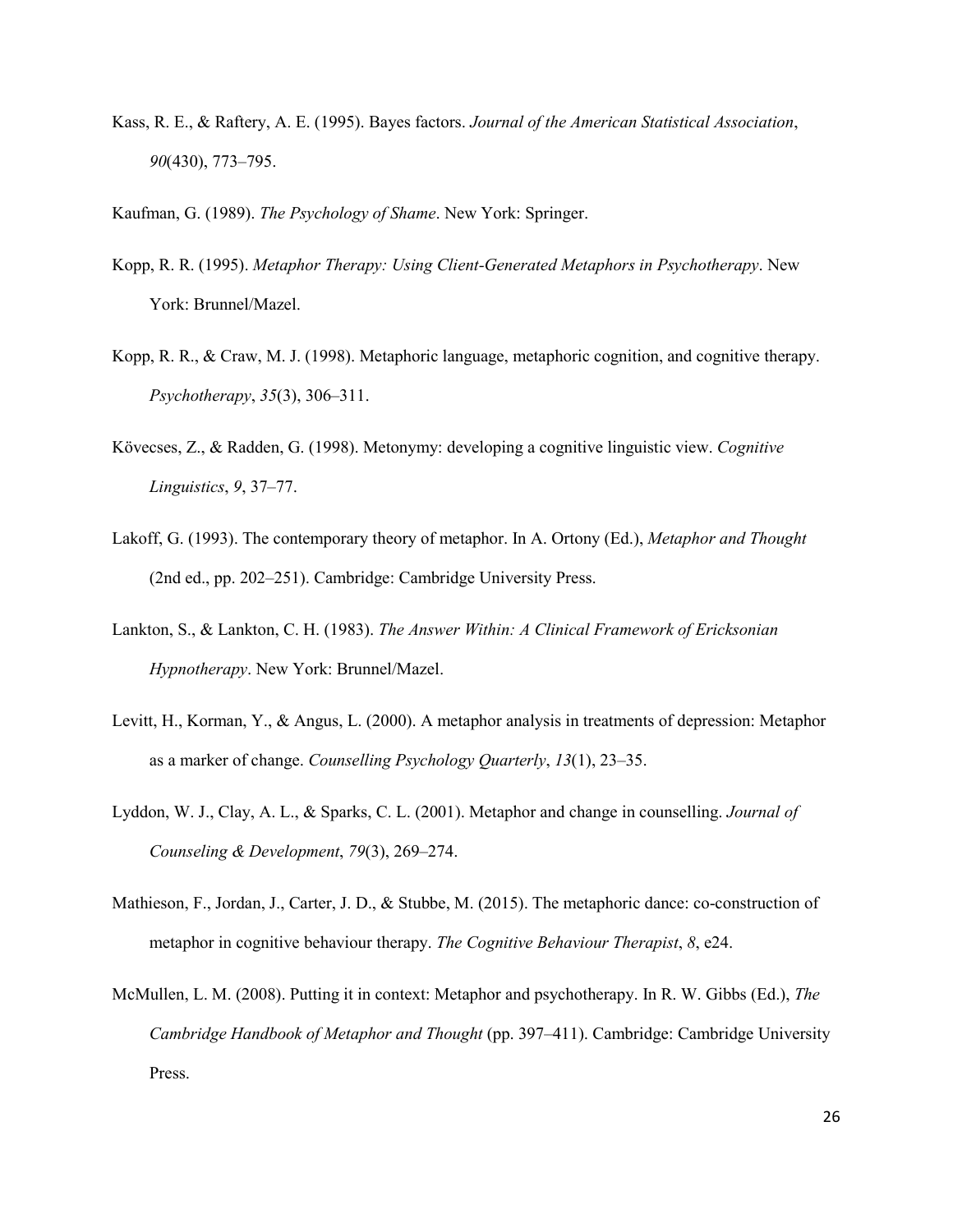- Mead, N., & Bower, P. (2000). Patient-centredness: A conceptual framework and review of the empirical literature. *Social Science and Medicine*, *51*(7), 1087–1110.
- Pollio, H., & Barlow, J. (1975). A behavorial analysis of figurative language in psychotherapy: one session in a single case study. *Language and Speech*, *18*, 136–154.
- Pragglejaz Group. (2007). MIP: A Method for Identifying Metaphorically Used Words in Discourse. *Metaphor and Symbol*, *22*(1), 1–39.

Semino, E. (2008). *Metaphor in Discourse*. Cambridge and New York: Cambridge University Press.

Sims, P. A. (2003). Working with metaphor. *American Journal of Psychotherapy*, *57*(4), 528–536.

- Steen, G. J., Dorst, A. G., Herrmann, J. B., Kaal, A. A., Krennmayr, T., & Pasma, T. (2010). *A Method for Linguistic Metaphor Identification: From MIP to MIPVU*. Amsterdam and Philadelphia: John Benjamins.
- Stiles, W. B. (1988). Psychotherapy process-outcome correlations may be misleading. *Psychotherapy: Theory, Research, Practice, Training*, *25*(1), 27–35.
- Stott, R., Mansell, W., Salkovskis, P., Lavender, A., & Cartwright-Hatton, S. (2010). *Oxford Guide to Metaphors in CBT. Building Cognitive Bridges.* Oxford and New York: Oxford University Press.
- Strong, T. (1989). Metaphors and client change in counselling. *International Journal for the Advancement of Counselling*, *12*, 203–213. https://doi.org/10.1007/BF00120585
- Tay, D. (2011). Discourse markers as metaphor signalling devices in psychotherapeutic talk. *Language and Communication*, *31*(4). https://doi.org/10.1016/j.langcom.2011.02.001
- Tay, D. (2013). *Metaphor in Psychotherapy. A Descriptive and Prescriptive Analysis.* Amsterdam and Philadelphia: John Benjamins.

Tay, D. (2014a). An analysis of metaphor hedging in psychotherapeutic talk. In M. Yamaguchi, D. Tay,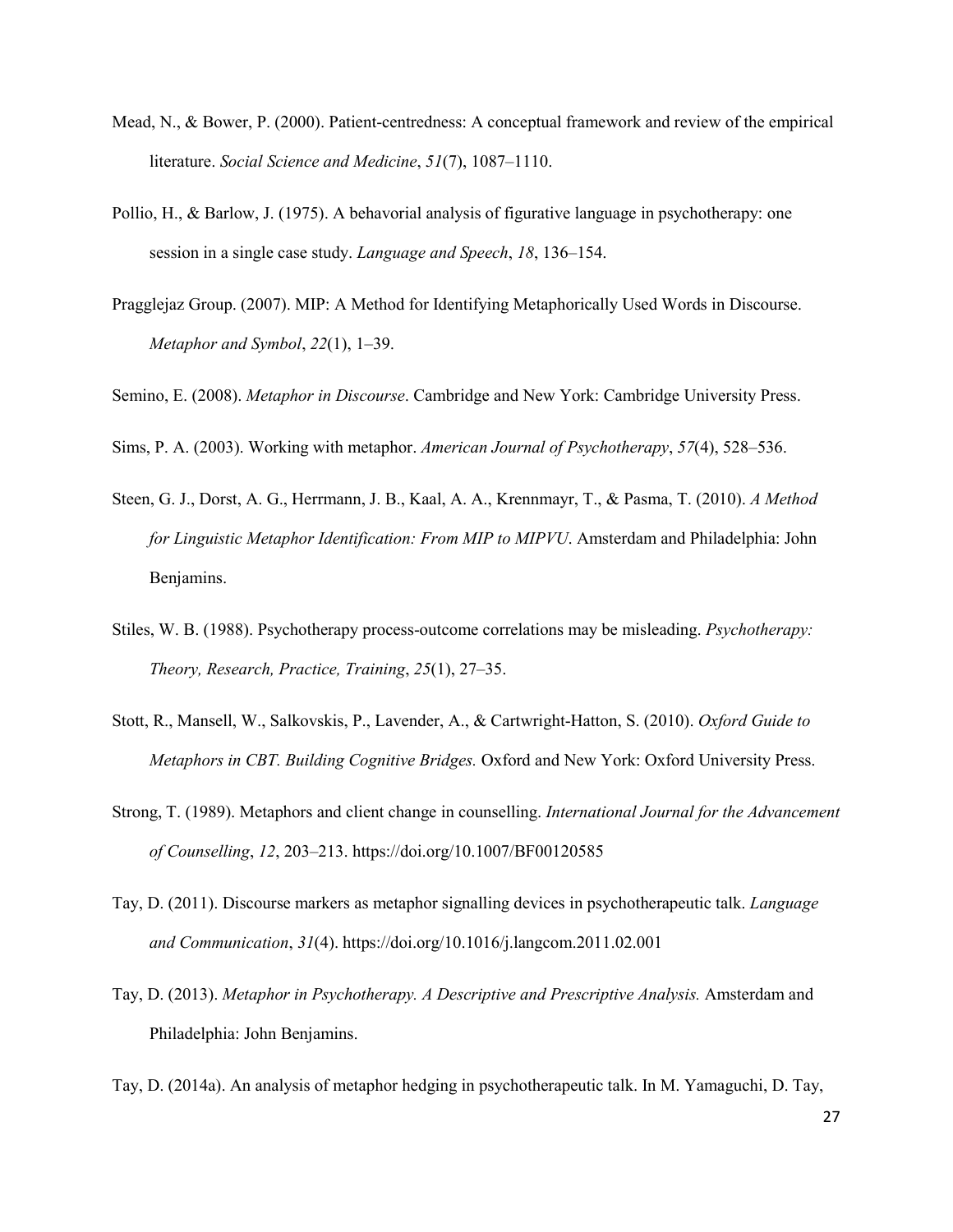& B. Blount (Eds.), *Approaches to Language, Culture, and Cognition* (pp. 251–267). Basingstoke, UK: Palgrave MacMillan.

- Tay, D. (2014b). Metaphor theory for counselling professionals. In J. Taylor & J. Littlemore (Eds.), *Bloomsbury Companion to Cognitive Linguistics* (pp. 352–367). London: Bloomsbury.
- Tay, D. (2015). Metaphor in case study articles on Chinese university counseling service websites. *Chinese Language and Discourse*, *6*(1). https://doi.org/10.1075/cld.6.1.02tay
- Tay, D. (2016a). Finding the Middle Ground between Therapist-Centred and Client-Centred Metaphor Research in Psychotherapy. In M. O'Reilly & J. N. Lester (Eds.), *The Palgrave Handbook of Adult Mental Health* (pp. 558–576). London: Palgrave Macmillan.
- Tay, D. (2016b). Metaphor and Psychological Transference. *Metaphor and Symbol*, *31*(1). https://doi.org/10.1080/10926488.2016.1116903
- Tay, D. (2017). The Nuances of Metaphor Theory for Constructivist Psychotherapy. *Journal of Constructivist Psychology*, *30*(2), 165–181.
- Tay, D. (in press). Affective Engagement in Metaphorical versus Literal Communication Styles in Counseling Affective Engagement in Metaphorical versus Literal Communication Styles in Counseling. *Discourse Processes*. https://doi.org/10.1080/0163853X.2019.1689086
- Tay, D., Huang, J., & Zeng, H. (2019). Affective and Discursive Outcomes of Symbolic Interpretations in Picture-Based Counseling: A Skin Conductance and Discourse Analytic Study. *Metaphor and Symbol*, *34*(2), 96–110. https://doi.org/10.1080/10926488.2019.1611724
- Wickman, S. A., Daniels, M. H., White, L. J., & Fesmire, S. A. (1999). A "primer" in conceptual metaphor for counselors. *Journal of Counseling & Development*, *77*, 389–394.
- Witztum, E., van der Hart, O., & Friedman, B. (1988). The use of metaphors in psychotherapy. *Journal of*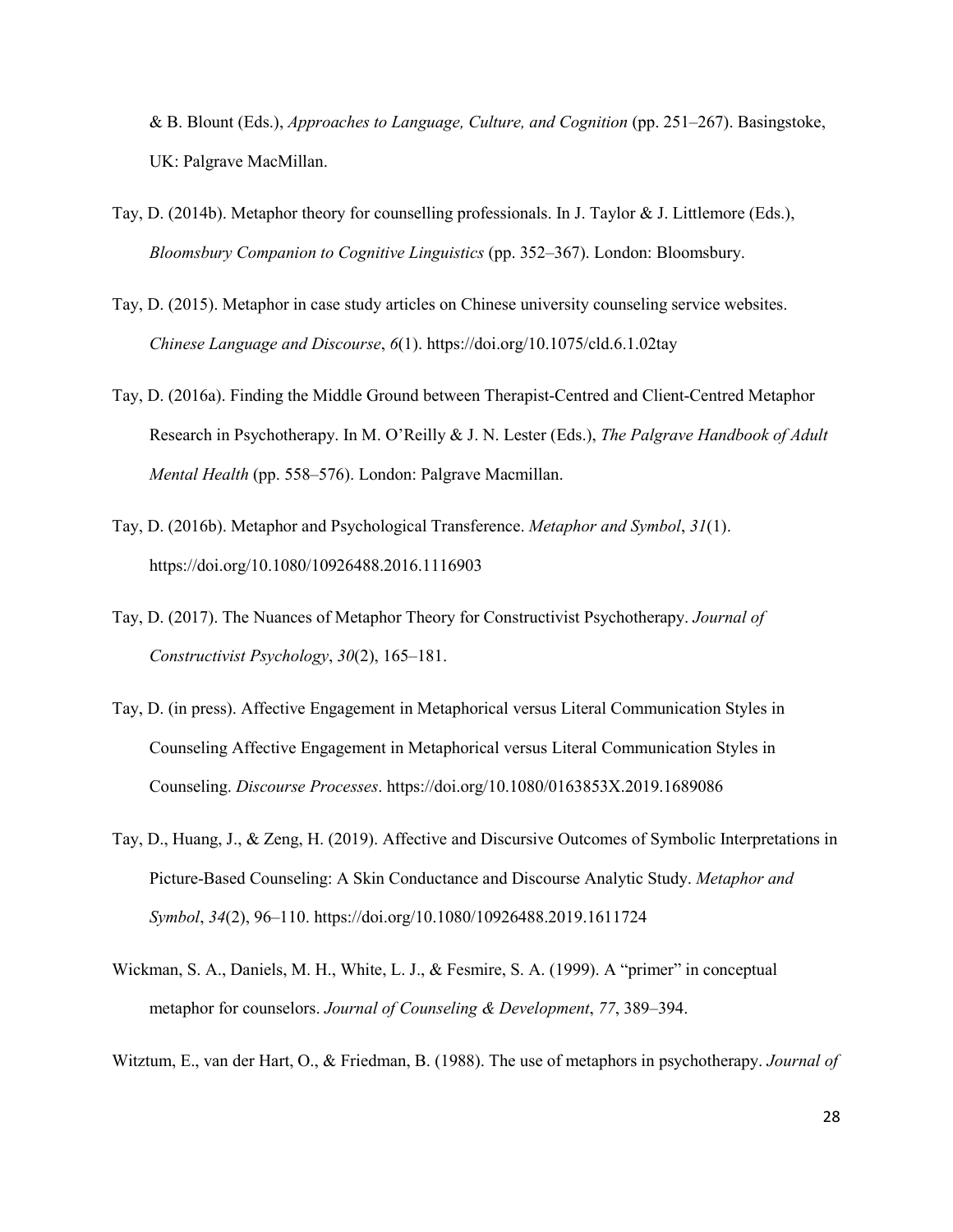| Category | Frequency | Percent |  |
|----------|-----------|---------|--|
| Explore  | 76        | 42.7    |  |
| Repeat   | 68        | 38.2    |  |
| Extend   | 25        | 14.0    |  |
| Reject   |           | 5.1     |  |
| Total    | 178       | 100.0   |  |

<span id="page-28-0"></span>**Table 1** Overall frequency distribution of response categories

|                                      |                          |          | Category |        |         |        |
|--------------------------------------|--------------------------|----------|----------|--------|---------|--------|
|                                      |                          |          | Explore  | Extend | Repeat  | Reject |
| $\mathbf C$<br><b>Initiator</b><br>T |                          | Observed | 22       | 8      | 46      |        |
|                                      | Expected                 | 32.4     | 10.7     | 29.0   | 3.8     |        |
|                                      | <b>Adjusted Residual</b> | $-3.2*$  | $-1.2$   | $5.3*$ | $-2.7*$ |        |
|                                      | Observed                 | 54       | 17       | 22     | 9       |        |
|                                      | Expected                 | 43.6     | 14.3     | 39.0   | 5.2     |        |